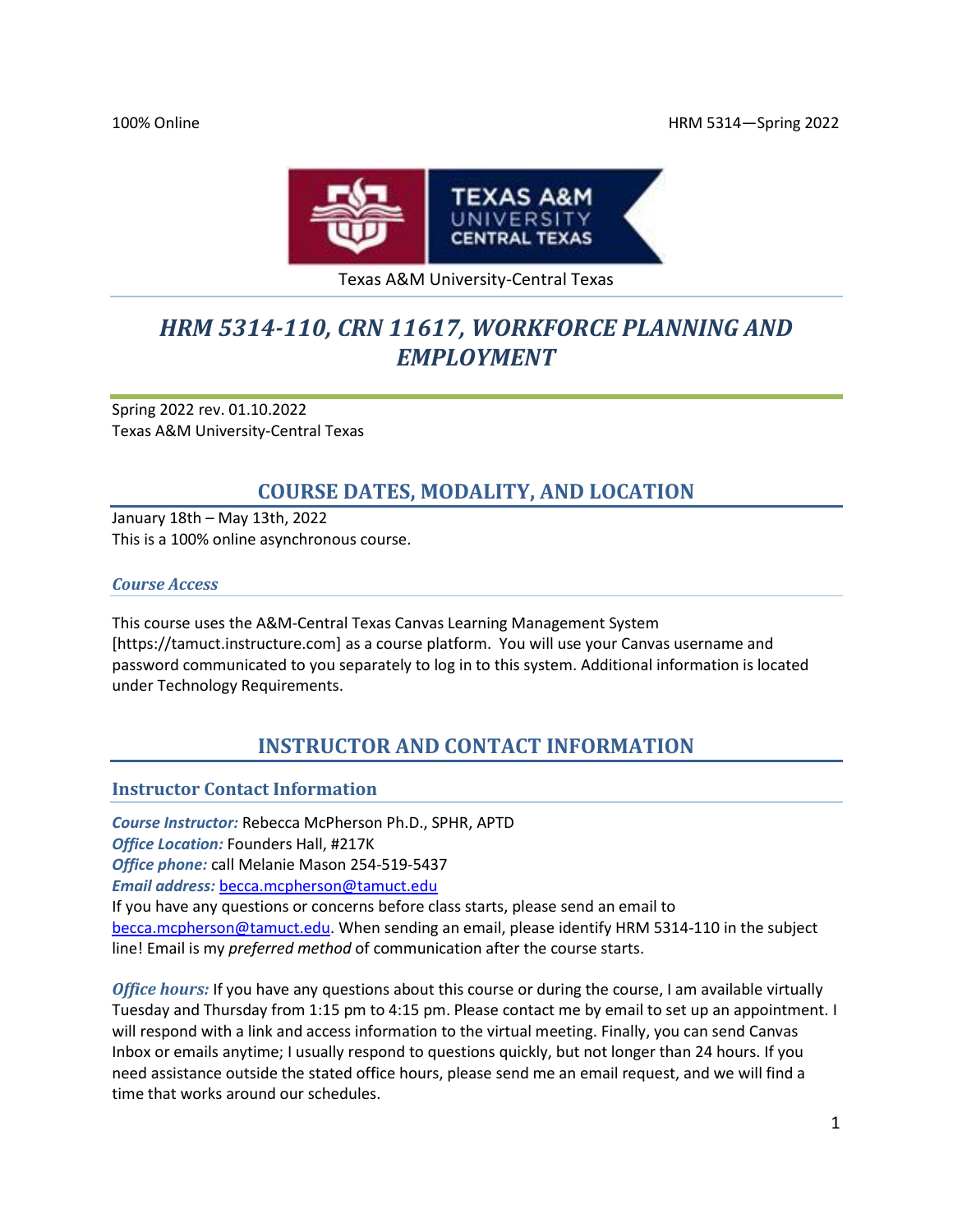*Student–instructor interaction:* University email is my preferred method of communication, and I typically respond within a few hours, but not more than 24 hours. If you do not receive a response within 24 hours, please contact me by phone. I am also typically online or in an A&M-CT Canvas classroom Monday and Wednesday between 10:00 and 14:00. If you need assistance outside the stated office hours, please send me an email request, and we will find a time that works around our schedules. Finally, I am available by phone and typically answer the phone up to 6:00 pm. If I do not answer the phone, please leave a message, and I will call you back as soon as possible.

*MBA HRM faculty advisor:* All students interested in a career in HRM are welcome to join our Facebook Group. The Facebook group includes prospective HRM students, current A&M-CT students, alumni, and HR professionals from CTHRMA and WilcoHR. SHRM Chapter #5395, Texas A&M University-Central Texas. <https://www.facebook.com/groups/731484783725618/> If you are an HR major, I strongly encourage you to join the Society for Human Resource Management. The student rate is substantially reduced from the professional member rate.

*SHRM-aligned program:* This course is a required course in the MBA HRM emphasis program. For students in the HRM emphasis without HR experience, this course consulting project can be used toward your 500 hours eligibility requirement for the SHRM-CP.

### **Emergency Warning System for Texas A&M University-Central Texas** *SafeZone*

SafeZone provides a public safety application that gives you the ability to call for help with the push of a button. It also provides Texas A&M University-Central Texas the ability to communicate emergency information quickly via push notifications, email, and text messages. All students automatically receive email and text messages via their myCT accounts.

Downloading SafeZone allows access to push notifications and enables you to connect directly for help through the app.

You can download SafeZone from the app store and use your myCT credentials to log in. If you would like more information, you can visit the **SafeZone** website [www.safezoneapp.com].

To register SafeZone on your phone, please follow these 3 easy steps*:*

- 1. Download the SafeZone App from your phone store using the link below:
	- o [iPhone/iPad:](https://apps.apple.com/app/safezone/id533054756) [https://apps.apple.com/app/safezone/id533054756]
	- o [Android Phone / Tablet](https://play.google.com/store/apps/details?id=com.criticalarc.safezoneapp)
		- [https://play.google.com/store/apps/details?id=com.criticalarc.safezoneapp]
- 2. Launch the app and enter your myCT email address (e.g. {name}@tamuct.edu)
- 3. Complete your profile and accept the terms of service

### *COVID-19 Safety Measures*

To promote public safety and protect students, faculty, and staff during the coronavirus pandemic, Texas A&M University-Central Texas has adopted policies and practices to minimize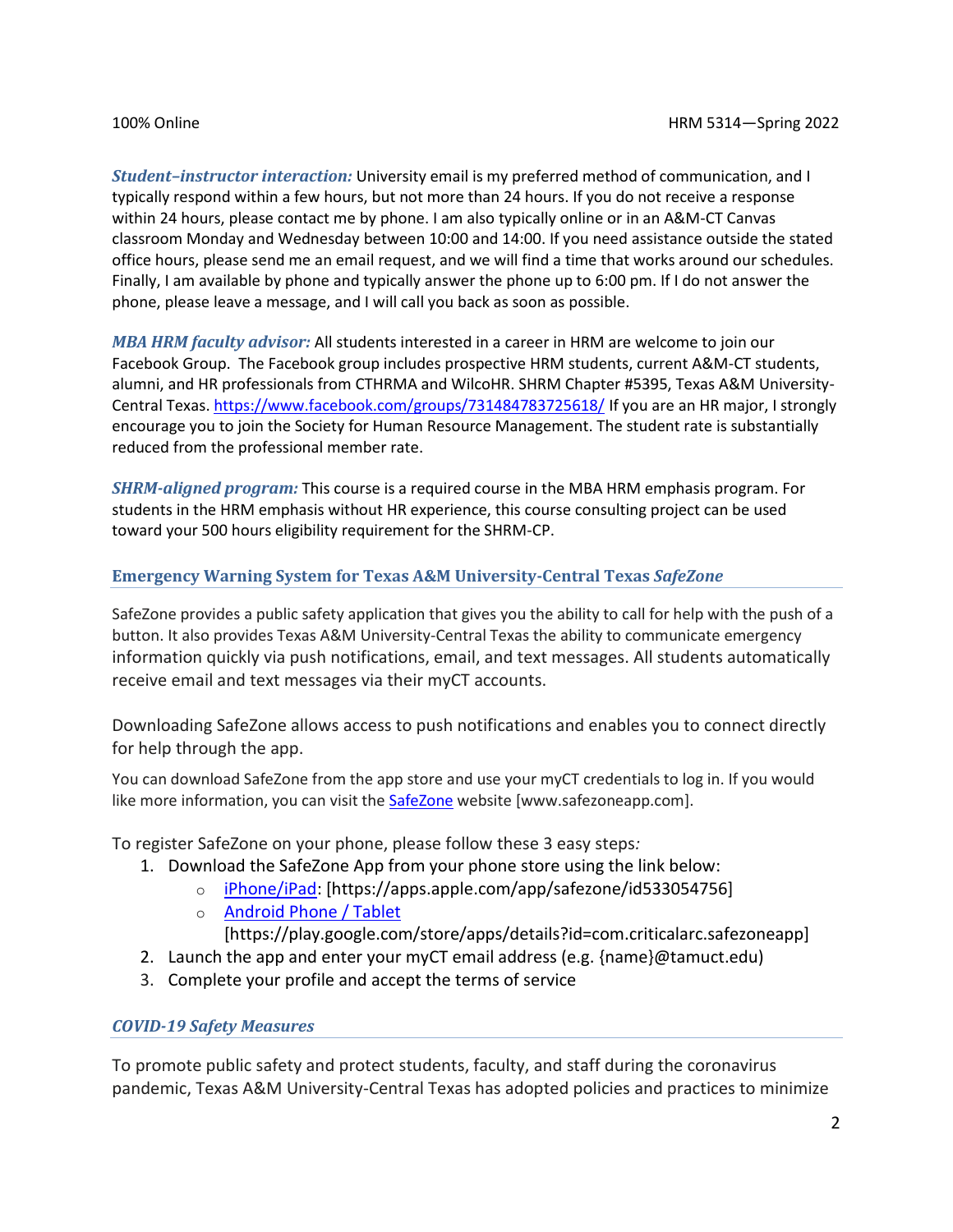virus transmission. All members of the university community are expected to adhere to these measures to ensure their own safety and the safety of others. Students must observe the following practices while participating in face-to-face courses, course-related activities (office hours, help sessions, transitioning to and between classes, study spaces, academic services, etc.), and co-curricular programs:

- Self-monitoring—Students should follow CDC recommendations for self-monitoring. Students who have a fever or exhibit symptoms of COVID-19 should participate in class remotely and should not participate in face-to-face instruction. Students required to quarantine must participate in courses and course-related activities remotely and must not attend face-to-face course activities. Students should notify their instructors of the quarantine requirement. Students under quarantine are expected to participate in courses and complete graded work unless they have symptoms that are too severe to participate in course activities.
- Face Coverings— Face coverings must be worn inside buildings and within 50 feet of building entrances on the A&M-Central Texas Campus. This includes lobbies, restrooms, hallways, elevators, classrooms, laboratories, conference rooms, break rooms, non-private office spaces, and other shared spaces. Face coverings are also required in outdoor spaces where physical distancing is not maintained. The university will evaluate exceptions to this requirement on a case by case basis. Students can request an exception through the Office of Access and Inclusion in Student Affairs.
	- o If a student refuses to wear a face covering, the Instructor should ask the student to leave and join the class remotely. If the student does not leave the class, the faculty member should report that student to the Office of Student Conduct. Additionally, the faculty member may choose to teach that day's class remotely for all students.
- Physical Distancing—Physical distancing must be maintained between students, instructors, and others in the course and course-related activities.
- Classroom Ingress/Egress—Students must follow marked pathways for entering and exiting classrooms and other teaching spaces. Leave classrooms promptly after course activities have concluded. Do not congregate in hallways and maintain 6-foot physical distancing when waiting to enter classrooms and other instructional spaces.
- The university will notify students in the event that the COVID-19 situation necessitates changes to the course schedule or modality.

# **COURSE INFORMATION**

### **Course Overview and Description**

In this course, students will study the legal, ethical, and organizational considerations related to the process of planning, sourcing, recruiting, assessing, selecting, placing, and retaining a qualified workforce. Emphasis is placed on decision making and strategic considerations in forecasting, measurement and evaluation, equal employment opportunity, employer brand management, and talent management.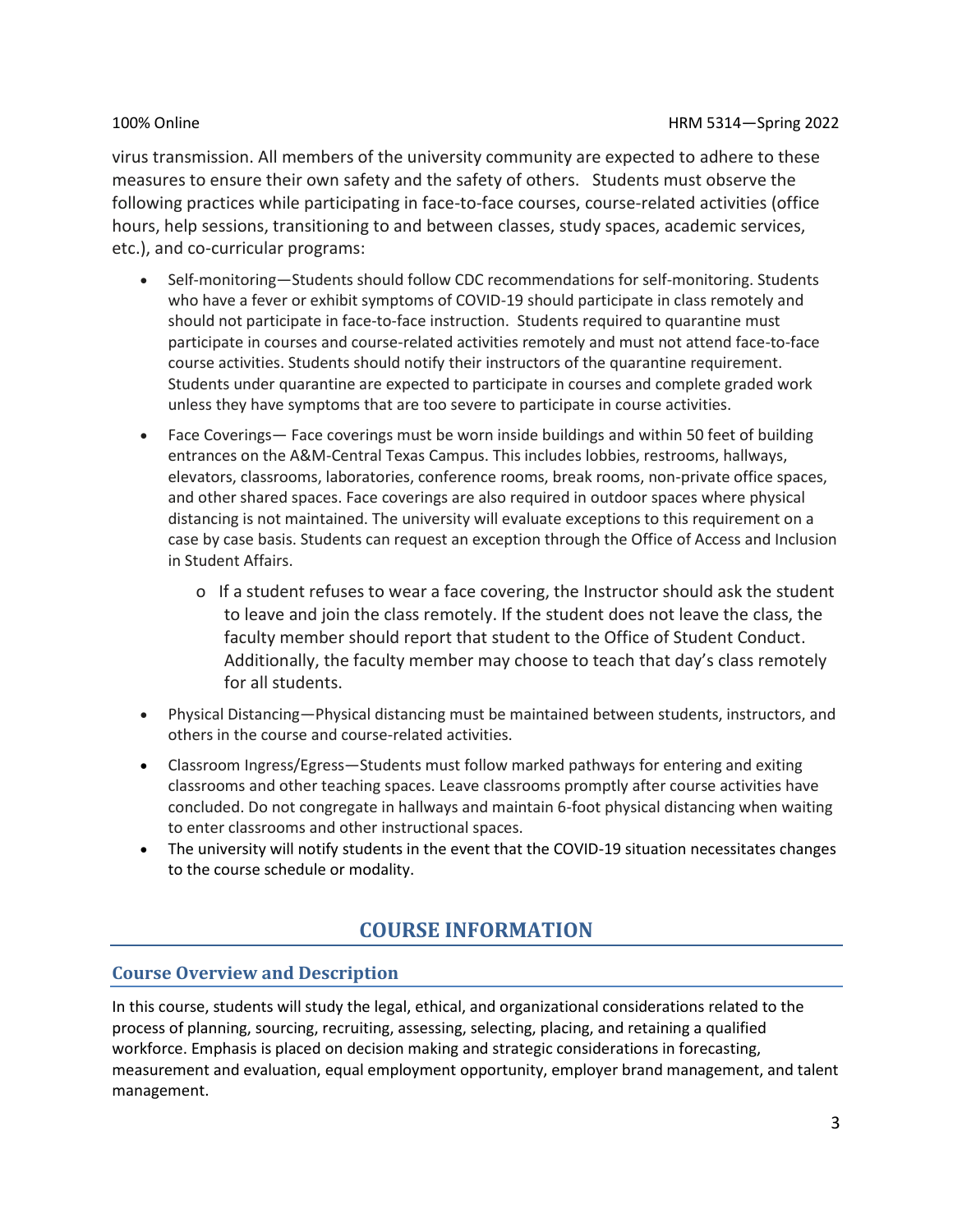### **Course Objectives**

Upon successful completion of HRM 5314 Workforce Planning and Employment, you will be able to demonstrate the following competencies:

**1. Understand the framework of decision-making for workforce planning and the interdependence of employer brand management.** 

#### **Module 1**

- a. Discuss what is employer brand management and its core components
- b. Describe how employer brand management impacts workforce planning
- c. Understand the link from staffing and employer brand management to business drivers
- d. Identify a system of inputs and output for workforce planning
- e. Calculate and evaluate metrics for workforce planning
- f. Discuss the concept of a "Perfect Employee" from a business, legal, and social justice perspective
- g. Identify and apply legal constraints in the use of data analysis for identifying target labor demographics
- h. Understand ethical standards and expectations for handling sensitive information in the employment and research contexts
- 2. **Understand how to legally identify employer brand position and target labor demographics through the use of quantitative and qualitative data analysis of preferred performance domains. Module 2**
	- a. Describe an employee value proposition
	- b. Describe and delineate the relationship between target labor demographics and the perfect employee in the context of sourcing and recruiting
	- c. Describe and develop domains of performance as preferences for organizational fit or job fit in the context of current employees
	- d. Identify and apply metrics and measurement for assessing internal and external job candidates
	- e. Explain the purpose of quantitative versus qualitative data analysis methods
	- f. Understand the difference between primary and secondary data
	- g. Acquire and evaluate secondary data related to employer brand, branding, and preferred domains of performance
- **3. Understand the process of employer brand management as a function of talent attraction and retention and the impact of applicant and employees' experiences in the employer brand. Module 3**
	- a. Differentiate staffing process constructs and demonstrate an understanding of the strategic staffing decision-making process
	- b. Discuss the impact of employer brand management on applicant attraction and employee retention
	- c. Discuss the impact of employer brand management on labor surpluses and shortages
	- d. Provide a critical evaluation of an employer's brand with employee and applicants' brand experiences

4. Understand, apply, and demonstrate professionalism as described under professional etiquette. Module-level objectives are located in the Canvas classroom at the beginning of each module.

### **Required Textbooks**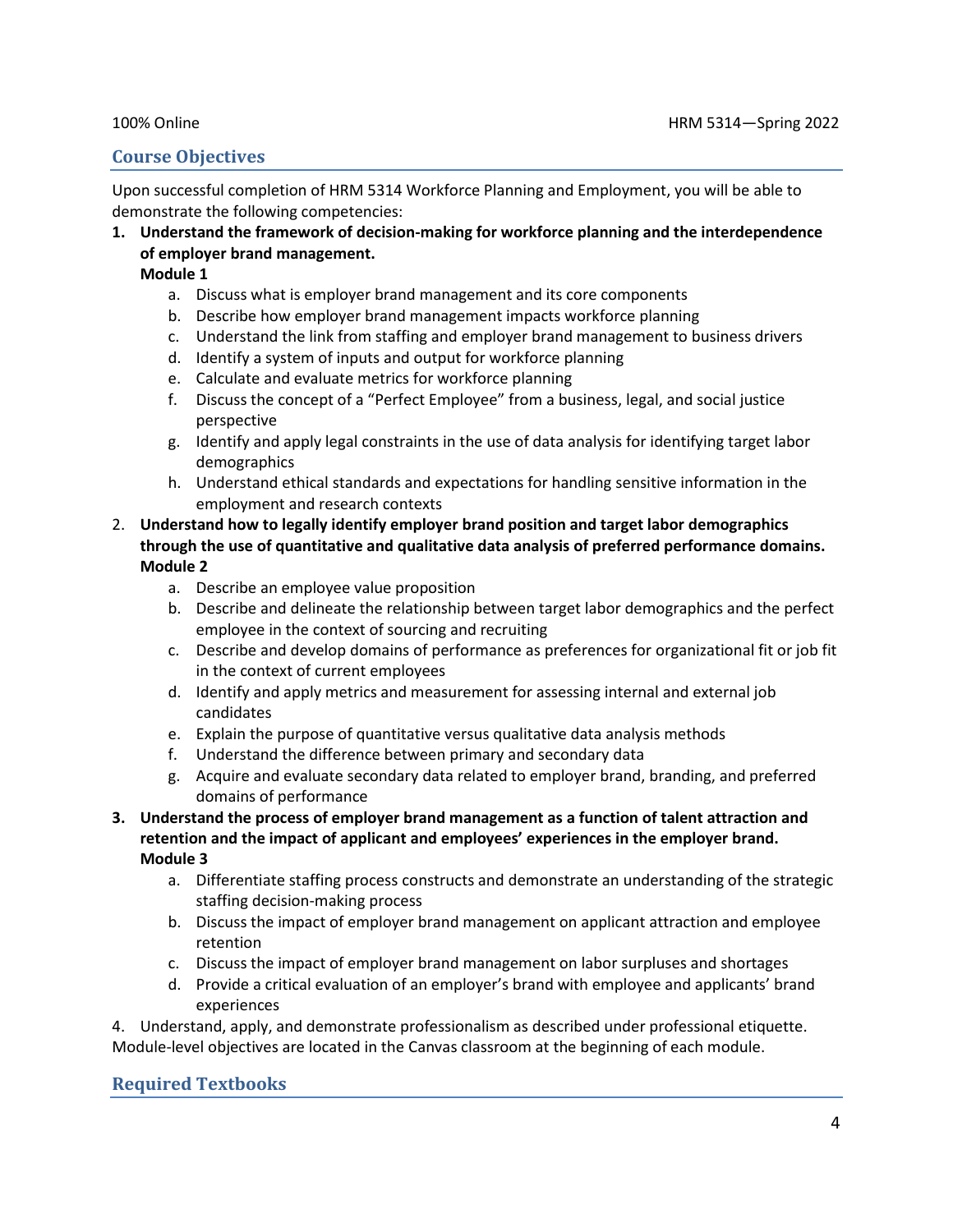Phillips, J. M. (2020). *Strategic staffing* (4th ed.). New York, NY: Pearson.

ISBN- 978-1-948426-86-2 No Access Code Required

Mosley, R. (2014). *Employer brand management: Practical lessons from the world's leading employers.* West Sussex, UK: John Wiley & Sons LTD.

ISBN-13: 978-1118898529 Available in text-enabled audio reader

## **COURSE REQUIREMENTS**

#### **Course Requirements**

A syllabus serves as an instructional and study planning document for both faculty and students. Although every effort will be taken to complete the semester according to the syllabus, it may become necessary to make certain changes to better facilitate the academic environment. In such an event, changes will be announced within one week of the change decision in the Canvas classroom. Changes may be made within the last two weeks of the semester only in exceptional circumstances. Conflicts between Canvas and the syllabus will be resolved according to syllabus requirements. Following is a description of the major course assignments as well as other components that make up the total grade for this course.

#### *Professional Etiquette*

Students are expected to embody professionalism to include the following: *Demeanor* – polite and wellspoken, demonstrating tact, respect, compassion, appreciation, inclusive, mature - not rude, belligerent, arrogant, or aggressive; *Reliable* – follow through on tasks in a timely manner, communicate unanticipated events; *Competent* – commit to learning and applying content from the course, act in a responsible manner and practice sound judgment, seek assistance when appropriate; *Ethical* – honest and trustworthy; *Equality* – refrain from giving or seeking preferential treatment unless supported by the Office of Student Success, adhere to published policies of the university, seek assistance or clarification when appropriate. A student who violates professional etiquette in a manner that is egregious (as determined by the instructor) may result in a failing grade for the course. A less severe penalty may be assigned by the instructor depending on the circumstances of the situation.

### **Weekly Quizzes:** 240 total points (12 @ 20 points each)

There are 12 chapter-review quizzes of Strategic Staffing supporting course objectives 1-3. Quizzes include 10 multiple choice questions worth 2 points each. Each quiz is anticipated to take 10 minutes to complete. However, it can take up to 15 minutes to complete the quiz. Quizzes are automatically graded by the Canvas Instructure system. Quizzes can be taken twice and must be completed in one sitting. Quizzes must be complete by the due date posted in the course schedule. Opportunities to complete quizzes late will only be provided with written documentation of an unavoidable or unforeseeable event. Any quiz not made up as approved and arranged by the professor will receive a zero.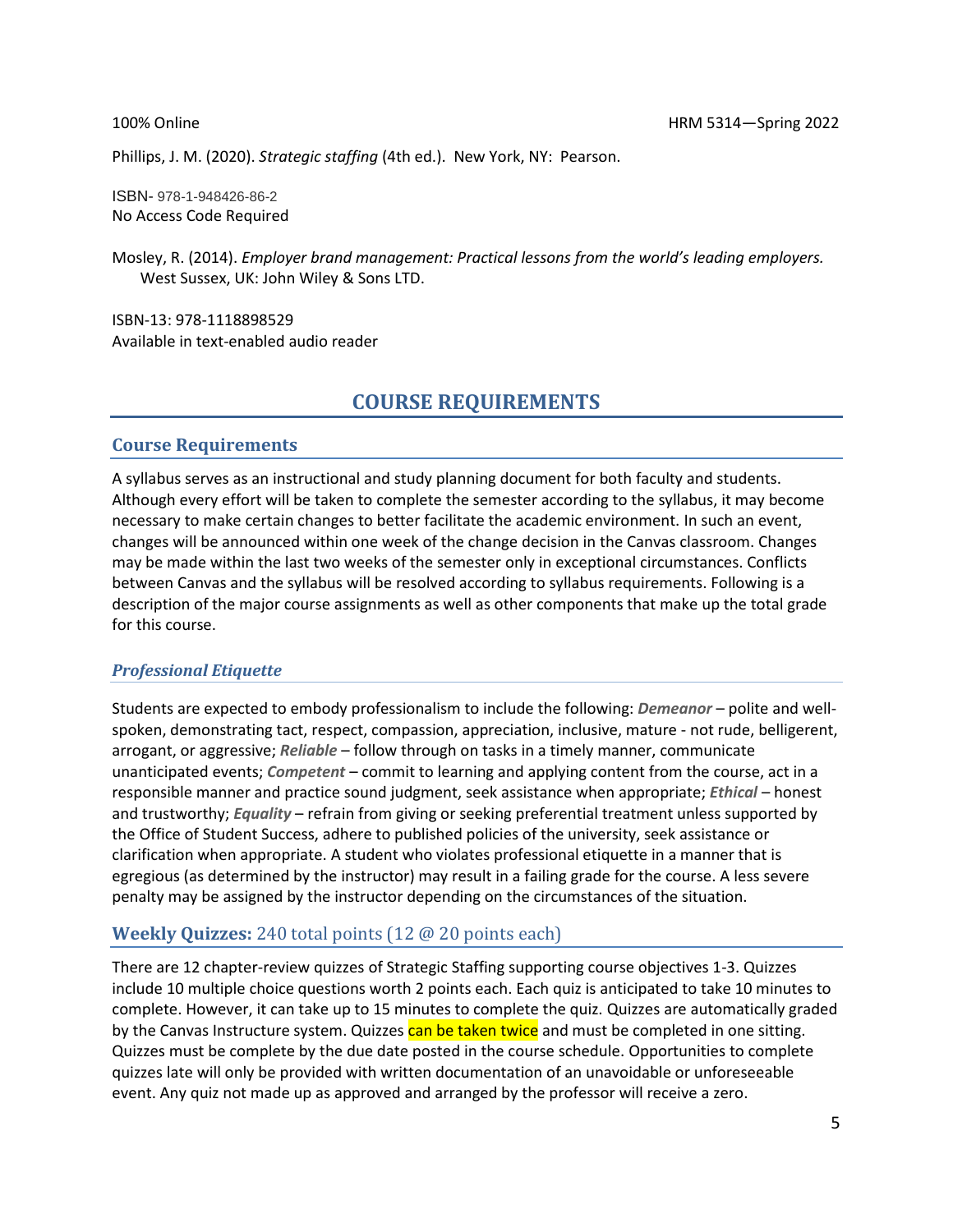### **Application Exercises:** 215 total points (5 @ varying points)

Application exercises are smaller individual assignments, which contribute to skill development and support module-level objectives. Application exercises are due by the date posted in the course schedule and can be submitted up to three days late with a 10% late penalty. No application exercises will be accepted after three days late without documentation of an unavoidable or unforeseeable event. Grading criteria differ for each exercise. Rubrics are in the Canvas classroom, in the submission link located under Assignments.

Exercise 1: Stock, Flow, and Concentration Statistics (auto-graded 20 points)

Exercise 2: Forecasting Labor Needs (auto-graded 20 points)

Exercise 3: Acquire and Review Secondary Data (grade criteria below, 30 points)

Exercise 4: Identifying and Coding Narratives (grade criteria below, 45 points)

Exercise 5: Evaluating the Digital Footprint (grade criteria below, 100 points)

### *Grading Criteria Application Exercises (3&4)*

Discussions are graded by the instructor and based on the grading criteria below.

- Initial Response: (75%) Provided a response to required investigation and application of lesson content. The response was thorough and clearly demonstrated an understanding of the lesson material.
- Response to Classmate: (25%) Actively participated in the discussion providing at least two quality responses to a classmate.
- Academic Requirements: (0%) Followed directions. The writing quality was appropriate with good sentence structure, spelling, effective word choice—poor quality writing -10%.

### *Grading Criteria Application Exercises (5)*

Exercise 5 is graded by the instructor and based on the grading criteria below.

- Understanding: (35%) Answers to questions 1 & 2 are thorough and clearly demonstrate an understanding of assigned material. The answers draw from data in the student's attached excel file.
- Critical Thinking: (30%) Answers to questions 3 & 4 demonstrated critical thinking and critical reflection of the topic supported by student work in the attached excel spreadsheet. Appropriate questions were developed from the data.
- Data File: (35%) The excel file was complete and correctly coded. It included sufficient narratives, source of narratives, organization/department if more than one, employment category, pro or con. The coding included appropriate columns with descriptive categories (i.e., employee, work environment, benefits...), and each row of narratives was coded with descriptive labels within relevant columns.
- Academic Requirements: (0%) Followed directions. Writing quality was appropriate with good sentence structure, spelling, effective word choice. Poor quality writing -10%. No late submissions.

### **Discussions:** 210 total points (7 @ 30 points each)

Discussions contribute to understanding the literature, which underpins the concept of workforce planning and employer brand management supporting course outcomes 1-4. Discussions draw on text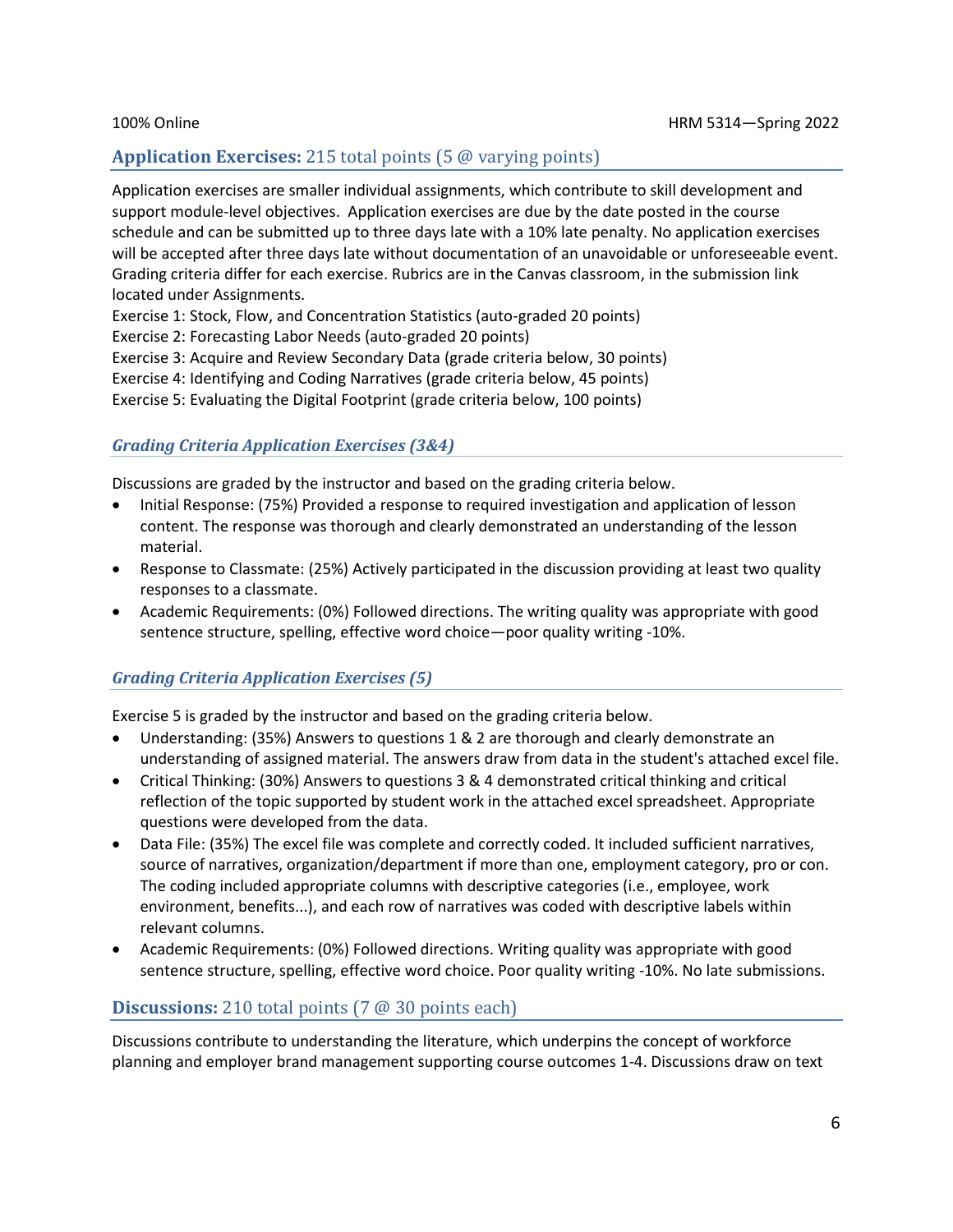readings, literature, videos, and internet research to help frame critical reflections of concepts being learned. One initial post and two follow-up posts are required. Discussion 1: Foundation – Employer Branding versus Employer Brand Management (EBM) Discussion 2: Pre-flection – Non-profit Role in the Workforce Discussion 3: Pre-flection – Impacts on Employee Actions and Beliefs Discussion 4: In-flection – EBM and EEO, Organizational Fit Discussion 5: In-flection – Share application exercise 5 Non-profit Digital Footprint Discussion 6: In-flection – Values and Beliefs Reciprocal Impacts Discussion 7: Reflection – Lessons Learned EBM Process, Labor Shortages, and Surpluses

#### *Grading Criteria Discussions*

Discussions are graded by the instructor and based on the grading criteria below.

- Initial Responses: (50%) Provided initial responses to all required topics. Answers were thorough and clearly demonstrated an understanding of the assigned material. Pre-flections, In-flections, and Reflections demonstrated critical thinking and critical reflection of the topic.
- Responses to Classmates: (50%) Actively participated in the discussion. Met the minimum required responses, (2) to classmates in quantity and quality.
- Academic Writing Style: (0%) Followed discussion directions. Met expectations for active and timely responses. The writing quality was appropriate with good sentence structure, spelling, and effective word choice—poor quality writing -10%.

### **Final Exam:** 100 points

There is one final exam in this course supporting course objectives 1-3. The final is comprehensive, including content from both required textbooks as well as written lessons. The exam includes 50 multiple choice questions worth 2 points each. The final is an open book and open notes, anticipated to take 150 minutes of study time and 150 minutes to complete the exam. However, there is no time limit to complete the exam; but it must be completed in one sitting. The final exam is automatically graded by the Canvas Instructure system. The final exam must be completed within the date range and by the due date posted in the course schedule. If the exam is not completed by the due date posted in the course schedule, then it will be assigned a zero grade.

### **Assignment Case Study – Critical Analysis: 200 points Due Sunday of week 13**

The individual assignment is a case study. "The case study offers a means of investigating complex social units consisting of multiple variables of potential importance in understanding the phenomenon" (Merriam, 1998: 41), such as employees' experiences within the employer brand management (EBM) system. This case study will require internet research to locate secondary data on the organization's website, YouTube, Indeed.com, Glassdoor.com, and general internet database searches. Primary data will be collected by Dr. Rebecca. As a service-learning course, the subject of our case study is the nonprofit organization selected by Dr. Rebecca. Students will be required to sign a confidentiality agreement as a course requirement. *Information provided by the non-profit organization and collected by Dr. Rebecca will be located in the Course Resources module under EBM Artifacts. A signed confidentiality agreement is required to access these artifacts from the non-profit organization. Students will be required to conduct additional internet research on the non-profit.*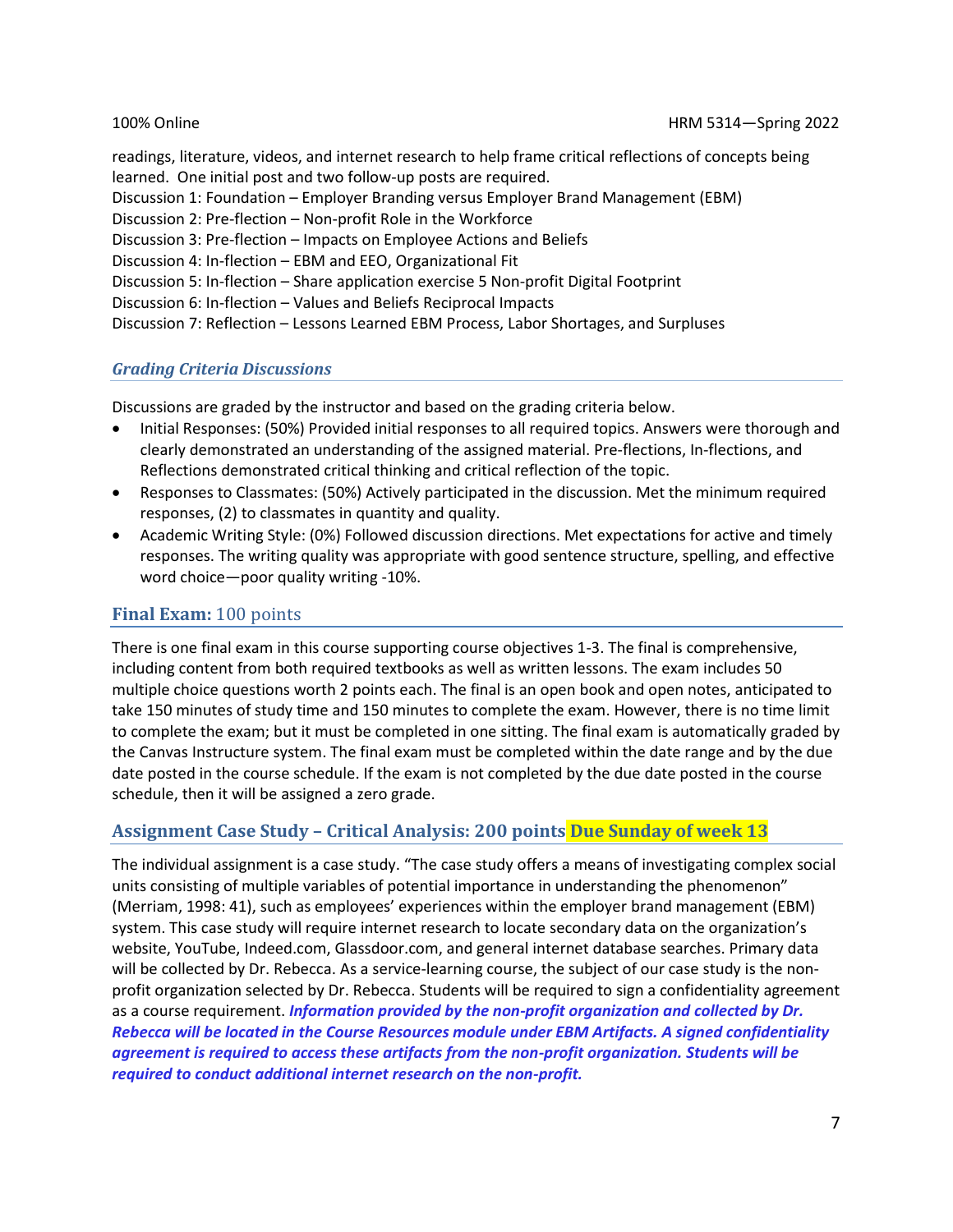Indirect service will be provided in the form of written assessments of the organization's progress toward becoming an employer of choice, impacting workforce planning and the employment process. Students will apply concepts learned during the course by applying an employer brand management framework to evaluating videos, interviews, onboarding materials, engagement survey results, and digital footprint (and any additional information provided by the non-profit) for the purpose of assessing progress and recommending areas for improvement and setting priorities.

**Please note: This is a real consulting project, not a fabricated scenario/case.** Students will submit a written case study as a final work product to be shared with the non-profit organization. This assignment will be submitted using MS word and follow APA 7<sup>th</sup> ed guidelines for citations and references. Vericite will be enabled to identify potential plagiarism. Students whose assignment contains plagiarism will receive a 0 for the assignment.

The assignment will be submitted to the Canvas classroom assignment link by the due date posted in the course schedule. The assignment can be submitted up to three days late with a 10% late penalty. This assignment will not be accepted after three days late without documentation of an unavoidable or unforeseeable event. The assignment is graded by the instructor and based on the grading criteria listed after the assignment descriptions. Following is an overview of the case study's components due in week 13.

#### *Description and Grading Criteria Individual Assignment*

The rubric is located in the Canvas classroom with the assignment description. This case study – critical analysis is the major assignment for the course and is 8-12 pages of written content and analysis in addition to the title page and references. Please note: This assignment will be returned within approx. 2 weeks of submission. The length and depth of this final project will require 3-4 hours of grading time per student submission. Please see the Course Resources module for more information.

#### **Title page**

#### **Brief introduction – Setting the stage** (10 points)

- Introduction to the case in the context of EBM The description of the case being studied sufficiently described the context of the organization as a system where the EBM practices may occur and evolve with time.
- The literature review explained the relationship between EBM and strategic workforce planning.
- The introduction motivated the reader to read further and set the focus of the paper.
- The introduction to the paper should be  $\frac{1}{2}$ -1 page in length using line 2.0 line spacing.

**Literature review – Describing foundational concepts** (70 points)

- The purpose of this section was clear and appropriate to the critical analysis.
- The literature review drew on a well-developed and articulated EBM framework (theory and/or models).
- The literature review focused on how EBM impacts applicant attraction as well as employee engagement and retention.
- The literature review described foundational concepts needed in the critical analysis, such as the core EBM components of the right employee, culture and core values, and the employee value proposition.
- Students should paraphrase and only use direct quotes when essential to making a point (approximately less than 5% of the document). Literature should be integrated, telling a story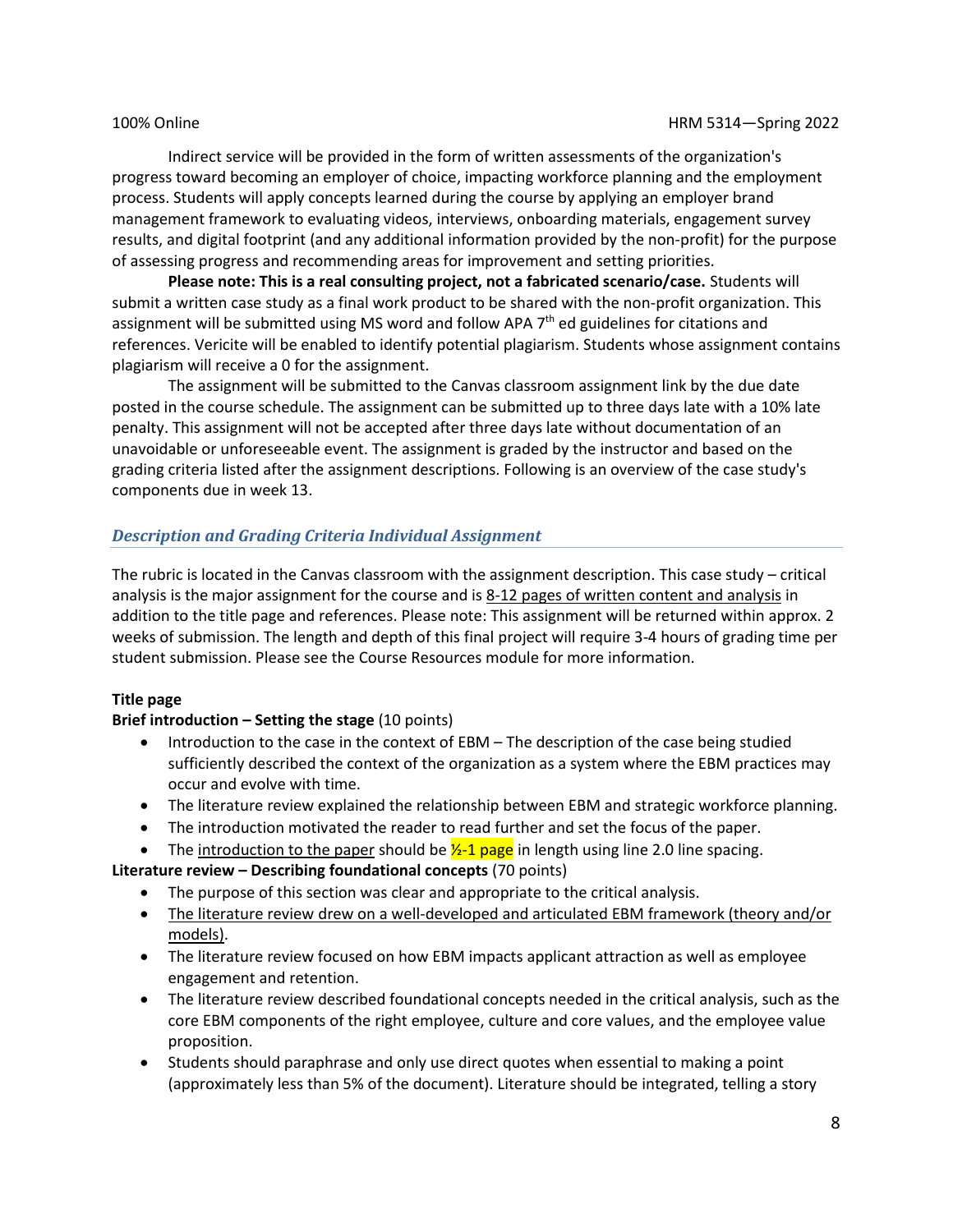about the topic. Literature should NOT be presented in an article review format, i.e., summarizing one article at a time. The literature review should be 3-4 pages in length using line 2.0 line spacing and 1" margins.

• There is a list of relevant peer-reviewed journal articles available in the Canvas classroom. However, students are encouraged to identify additional literature as needed to support their critical analysis.

#### **Critical analysis – Providing a critical reflection and suggestions** (90 points)

- Provide a SWOT analysis of attraction, engagement, and retention of the following concepts:
	- o The right employee
	- o Culture and core values
	- o The employee value proposition
	- o Purpose
	- o Organizational identity
	- o Distinctive experience
	- o Signature experience
- Responses to the above items may be limited by information conveyed by the non-profit organization. In the absence of appropriate information to draw conclusions, please note this as a limitation of the analysis and no deduction will be attributed to the related item. (Clarification of missing content as no deduction - should be addressed with Dr. Rebecca before submitting the assignment.)
- The critical analysis should be supported by information gained during the course provided in canvas, including videos, written descriptions, discussion, activities, as well as your own research.
- The critical analysis should *provide positive and negative examples acquired from the nonprofit's artifacts* and the student's internet research, including descriptions or resources when suggestions for improvement are made. Resources could be from journal articles or other reputable sources.

• The critical analysis should be  $4-7$  pages in length using line 2.0 line spacing and 1" margins. **Conclusion – Setting priorities** (30 points)

- The conclusion briefly described the most important points from the analysis.
- The conclusion summarized the highest priorities with a call for action.

• The conclusion of the paper was  $a \frac{1}{2}a \frac{1}{2}$  page in length using line 2.0 line spacing and 1" margins. **Reference page(s)**

• The literature included was appropriate with a *minimum* of *ten peer-reviewed journal articles* where the majority (6+) were less than 5 years old.

#### **Directions (0 points)**

- The student followed directions, uploaded the paper to the submission link, submitted it on time. The overall paper followed assignment submission guidelines for page length and layout, APA 7 th ed. citation and reference guidelines (+*line spacing at 2.0, 12-point black times new roman font, 1" margins*), and student's paper *and conduct* demonstrated professionalism.
	- o 5% writing guidelines penalty attention to detail needed
	- $\circ$  10% penalty per page failing to meet page requirements for the paper within +/-1page (total written content literature and analysis 7-11 pages)
	- $\circ$  10% late penalty late submissions not accepted after three days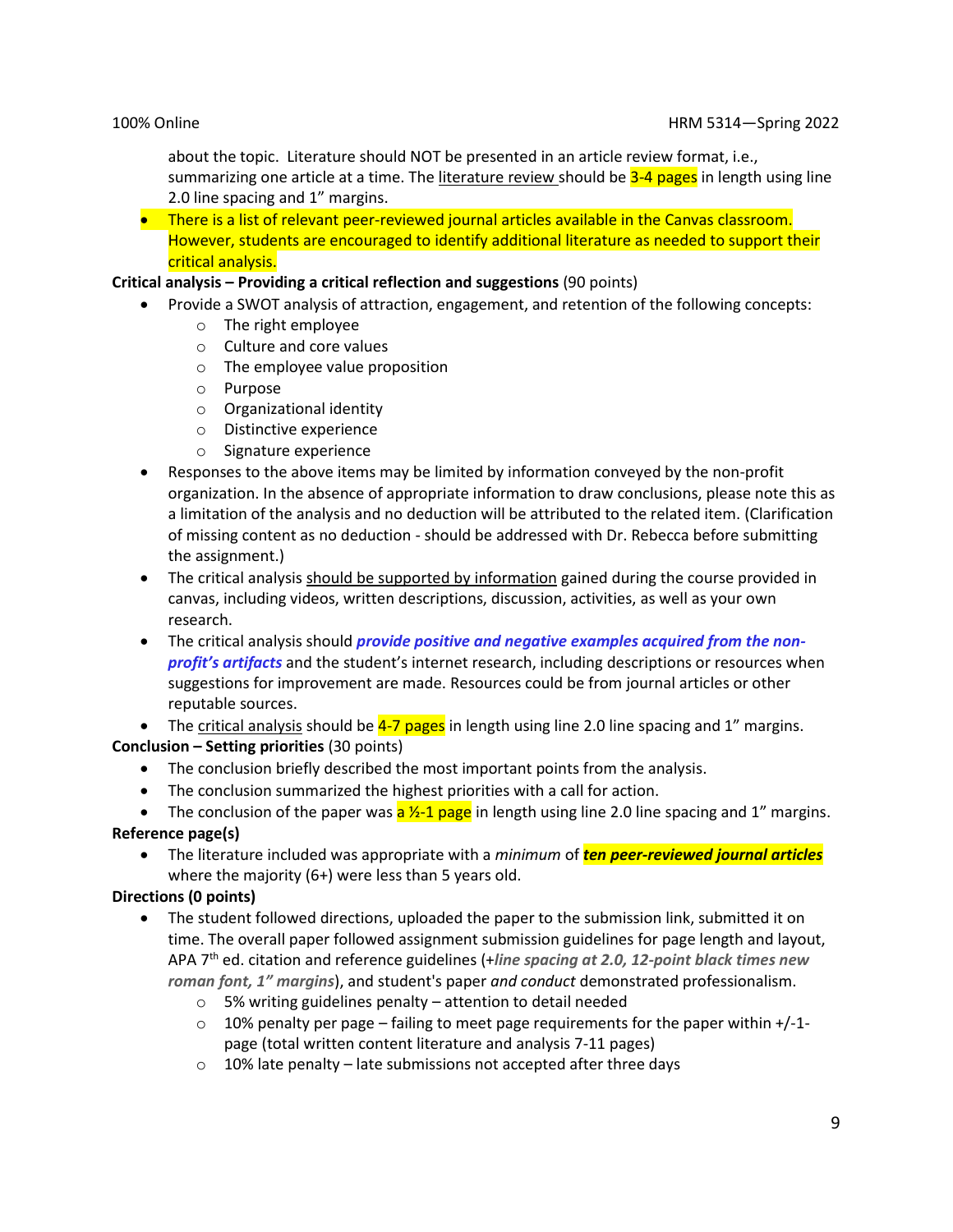### **Journal Entries:** 20 total points (2 @ 10 points each)

The journal entry is an individual assignment, which is intended to provide a descriptive account of your incremental learning over the duration of the course related to course outcomes 1-4. This journal not only provides you an opportunity to reflect on what you have learned so far, but it also helps the professor to understand your unique learning experience. Information from journal entries will also help to improve the overall course experience for subsequent students. Please answer the following questions:

- Describe your most memorable learning experience(s) in the course up to this point.
- Which discussions or application exercises most contributed to your ability to learn course content and why?
- Which discussions or application exercises least contributed to your ability to learn course content and why?
- How did the instructor contribute to your learning experience?
- What could the instructor do to improve your learning experience?
- How did other students contribute to your learning experience?
- What aspects of the course allowed you to control your learning pace and experience?
- What aspects of the course could be improved to better allow you to control your pace and learning experience?
- Are there any other comments you would like to share about your learning experiences so far?

### *Grading Criteria Journal Entry*

- Reflection: 50% (5 points) The student provided a thoughtful reflection of questions posed.
- Complete: 50% (5 points) The student provided a timely and complete response to questions posed for reflection.

### **Late Submissions**

All discussions, application exercises, and quizzes are due on the date designated on the syllabus course schedule unless otherwise posted in classroom announcements. In some situations, an alternate due date can be arranged for the major assignment prior to the due date. **A ten percent penalty will be assessed for late submission of the "Individual Assignment**." Individual assignments that are **late will not be accepted more than three days late without written documentation of an emergency or unavoidable unplanned event.**

All late individual assignments should be uploaded to the Canvas classroom. Contributions to discussions will not be accepted after the discussion closes, because it is dependent on the interaction of other students. Students with written documentation supporting an emergency or unplanned event may contact me for an alternate assignment of equal value and work related to each missed discussion. It is your responsibility to contact me and request an alternate assignment at the time you return to the virtual class.

### **Other Instructor Policies:**

Additional instructor policies, including plagiarism and course flow, can be found at the end of the syllabus under **Instructor Policies**.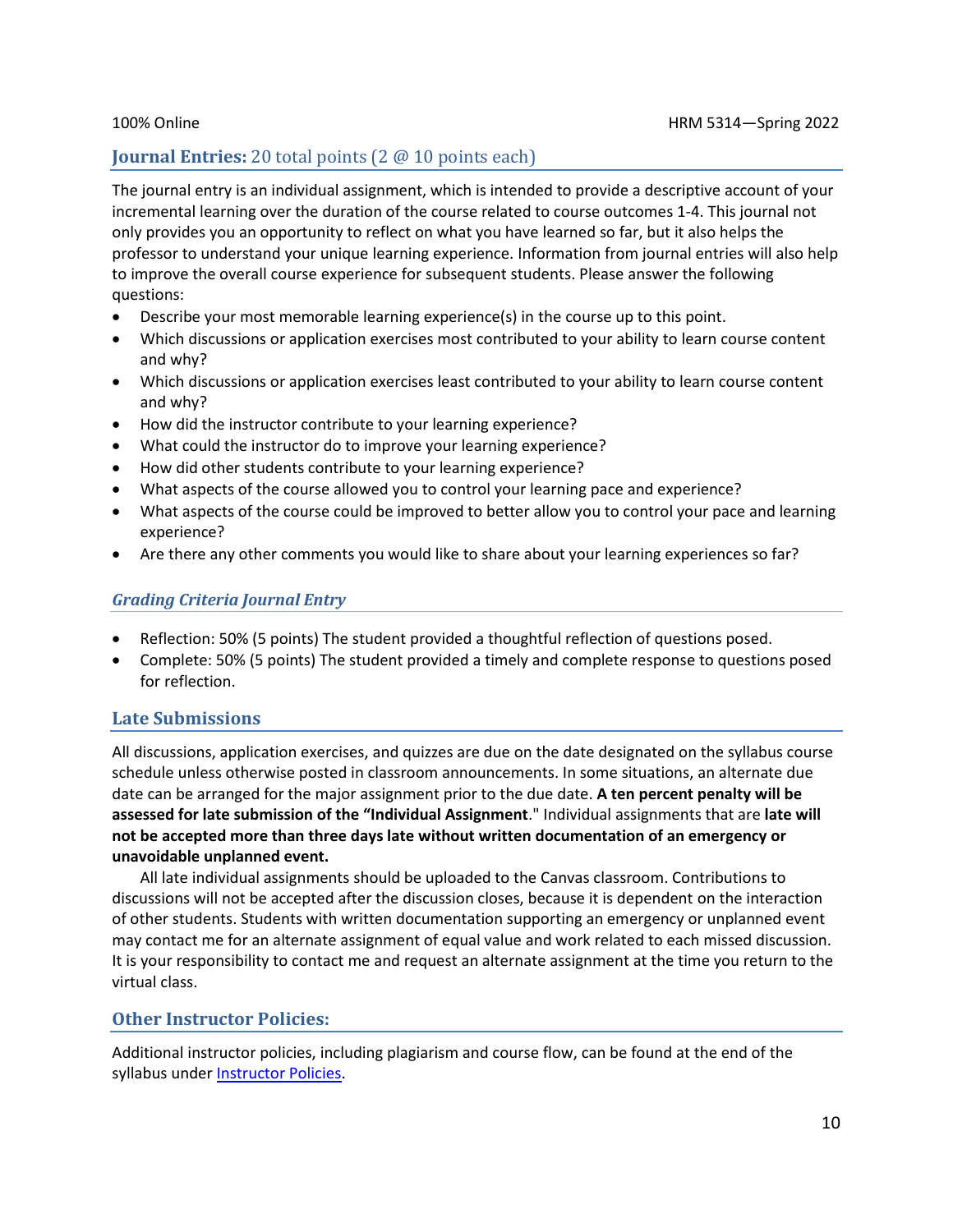### **Grading Criteria**

Graded requirements support course objectives and include a combination of discussions, assignments, and exams.

*Grade Composition:*

03.5% Check Points -Confidentiality Agreement (5 point), Introduction (5 points), Class Wrap-up (5 points) Journal Entries (2 @ 10 points each) 35 total points

24% Quizzes (12 @ 20 points each) 240 total points

21.5% Application Exercises (5 @ various points each) 215 points total

21% Discussions (7 @ 30 points each) 210 total points

20% Case Study – Critical Analysis (200 total points)

10% Final Exam 100 points

*100%= 1000 total points*

Grades will be computed using the following point scale. A= 1000-900, B= 899-800, C= 799-700, D= 699- 600, and F= 599 or less.

#### *Posting of Grades*

Student grades will be posted in the Canvas Grade book within 7 days of submission and/or close of discussions; however, most grades will be returned within 3-5 days. Please note: The major course assignment will be returned within approx. 2 weeks of submission. The length and depth of this final project will require 3-4 hours of grading time per student submission. Students should monitor their grades through the Canvas tool and report any issues immediately.

#### *Submitting Course Requirements*

Please submit all course requirements (application exercises, discussions, assignments, quizzes, and exams) through the Canvas classroom. If you are unable to post to the Canvas classroom due to an unexpected difficulty, please send the course requirement to me via email (please explain the difficulty in submitting the course requirement). Be sure to place HRM 5314 in the subject line! Then, post or complete the course requirement in the Canvas classroom as soon as you can so that you may receive feedback and a grade for the course requirement.

# **COURSE OUTLINE AND CALENDAR**

### **Complete Course Outline**

"I reserve the right to make changes to the course schedule if the need arises" (Dr. Rebecca). If changes are made, you will be notified in advance of the change through a posted announcement in the Canvas classroom. Required video time commitment is estimated as ~X minutes. Additional videos may be added throughout the course as commentary related to concepts in the required textbook and student questions. **Links to all course requirements are located in the module for each week.**  *Information provided by the non-profit organization and collected by Dr. Rebecca will be located in the Course Resources module under EBM Artifacts. A signed confidentiality agreement is required to access these artifacts from the non-profit organization. Items in the course calendar related to these artifacts is highlighted in blue.*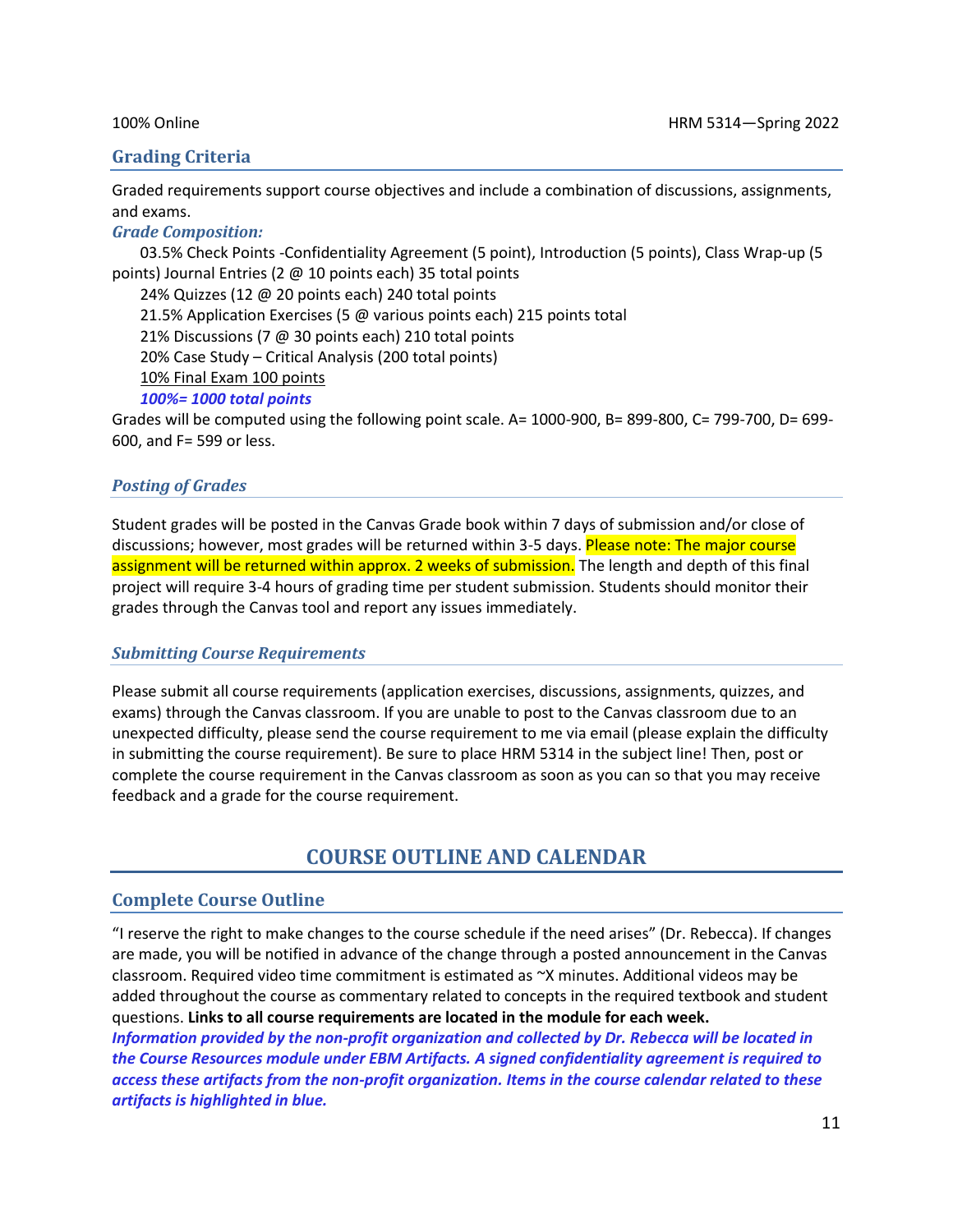### MODULE 1

#### **FRAMEWORKS**

At the end of module 1, students will understand the framework of decision-making for workforce planning and the interdependence of employer brand management. To do this, students will:

- 1. Discuss what is employer brand management and its core components
- 2. Describe how employer brand management impacts workforce planning
- 3. Understand the link from staffing and employer brand management to business drivers
- 4. Identify a system of inputs and output for workforce planning
- 5. Calculate and evaluate metrics for workforce planning
- 6. Discuss the concept of a "Perfect Employee" from a business, legal, and social justice perspective
- 7. Identify and apply legal constraints in the use of data analysis for identifying target labor demographics
- 8. Understand ethical standards and expectations for handling sensitive information in the employment and research contexts

#### *Week 1: January 18th, Tuesday – January 23rd, Sunday*

#### **Module 1 Opens**

Module 1 – Part 1

Student Introductions (due Sunday, 5 points)

*A CONFIDENTIALITY AGREEMENT MUST BE SIGNED TO ACCESS COURSE CONTENT* (5 points)

Read Phillips Ch. 1 – Strategic Staffing (31 pages)

Watch Required Videos (~30 min)

Complete Chapter 1 Review Quiz (due Sunday, 20 points) SUPPORTS FINAL EXAM

Read Mosley Ch. 1 – Introduction (10 pages)

Video about Employer Brand Management (~45 min) SUPPORTS CASE STUDY - CRITICAL ANALYSIS

**Complete Discussion 1 Foundation** – Employer Branding versus Employer Brand Management (EBM) (due Sunday, 30 points) SUPPORTS COURSE OUTCOME 1

#### **Topics Covered**

- Course Expectations
- Talent Management
- Staffing Process
- Systems Theory
- Competitive Advantage
- Employer Brand Management
- Employer Branding
- Core Jobs
- Changing Nature of Jobs
- Changing Nature of Work Roles
- Psychological Contracts
- Business Acumen

#### *Week 2: January 24th, Monday – January 30th, Sunday*

Module 1 – Part 2 Read Phillips Ch. 2 – Business and Staffing Strategies (39 pages) Read Mosley Ch. 2 – Business Case (12 pages)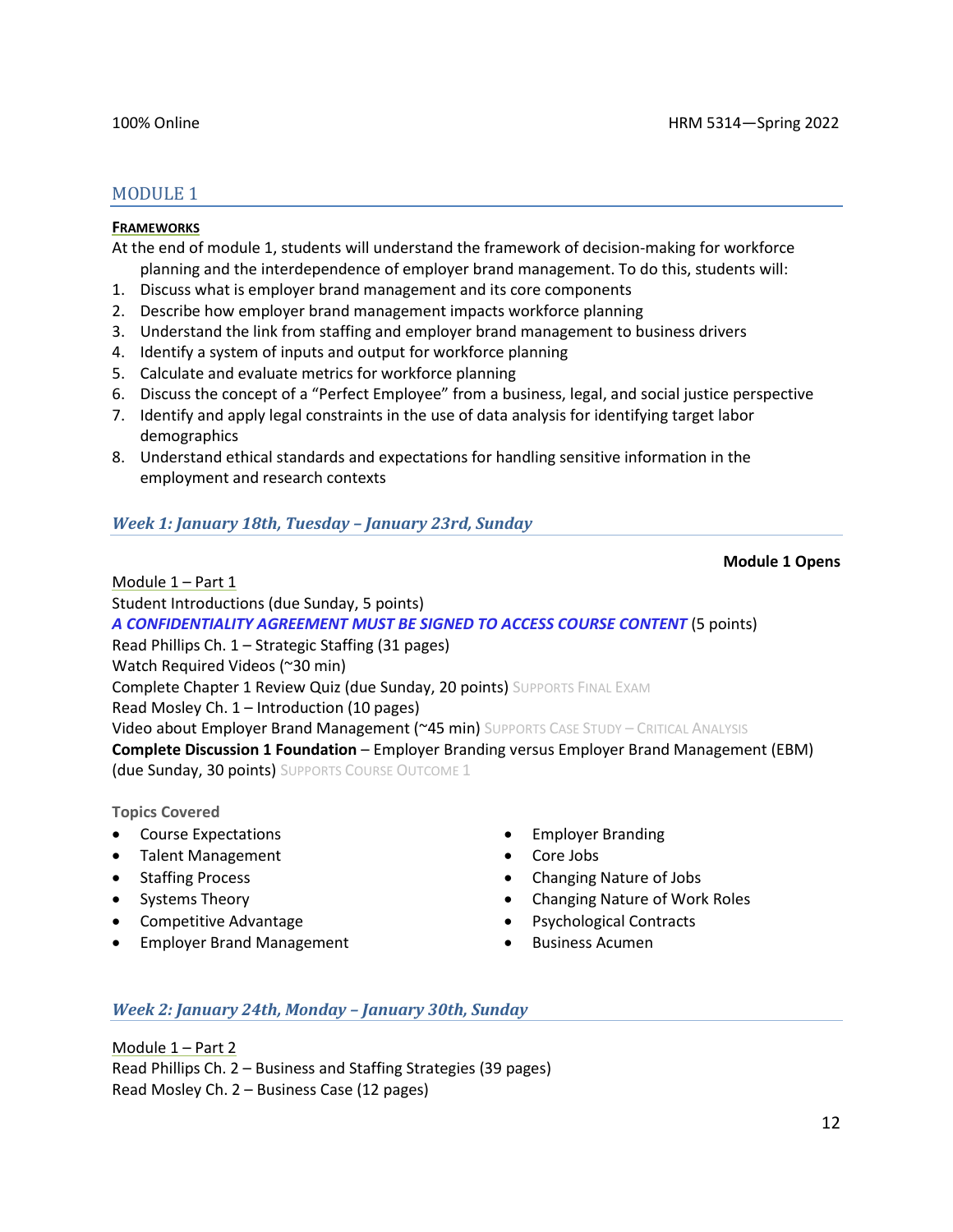#### 100% Online HRM 5314—Spring 2022

Watch Required Videos (~36 min) Complete Chapter 2 Review Quiz (due Sunday, 20 points) SUPPORTS FINAL EXAM Content/Video – About the Role of Non-Profit Organizations (~10-min) SUPPORTS CASE STUDY – CRITICAL ANALYSIS

**Complete Discussion 2 Pre-flection** – Non-profit Organizations' Role in the Workforce (due Sunday, 30 points) SUPPORTS COURSE OUTCOME 1

#### **Topics Covered**

- Business Context
- Business Product Brand
- Globalization
- European Union
- Employer Context
- Talent Shortages
- Employer Talent Brand
- Strategic Staffing Decisions
- Hiring the Right Person
- Talent Oriented Staffing
- Job Oriented Staffing
- Organization Oriented Staffing

#### *Week 3: January 31st, Monday – February 6th, Sunday*

Module 1 – Part 3 Read Phillips Ch. 4 - Strategic Job Analysis and Competency Modeling (53 pages) Read Mosley Ch. 3 – Brand Ideology (14 pages) Read Mosley Ch. 5 – Strategy and Capability (14 pages) Watch Required Videos (~24 min) Complete Chapter 4 Review Quiz (due Sunday, 20 points) SUPPORTS FINAL EXAM *Non-profit Organization's Content/Video – About Our Non-Profit Organization (~3 min), Annual Report, and Organizational Chart* SUPPORTS CASE STUDY – CRITICAL ANALYSIS **Complete Discussion 3 Pre-flection** – Impacts on Employee Actions and Beliefs (due Sunday, 30 points)

SUPPORTS COURSE OUTCOME 1

#### **Topics Covered**

- Labor Market Trends
- Job Analysis Types/Methods
- Legal Implications
- Brand Ideology
- Business Strategy
- Star Performers
- Performance Management Feedback
- The Job Description

#### *Week 4: February 7th, Monday – February 13th, Sunday*

Module 1 – Part 4 Read Phillips Ch. 5 – Forecasting and Planning (42 pages) Complete Chapter 5 Review Quiz (due Sunday, 20 points) SUPPORTS FINAL EXAM Lesson: Stock, Flow, and Concentration Statistics (30 min) and Exercise 1 Practice **Complete Application Exercise 1**: Stock, Flow, and Concentration Statistics (due Sunday, 20 points) SUPPORTS MODULE-LEVEL OUTCOMES - SUPPORTS COURSE OUTCOME 1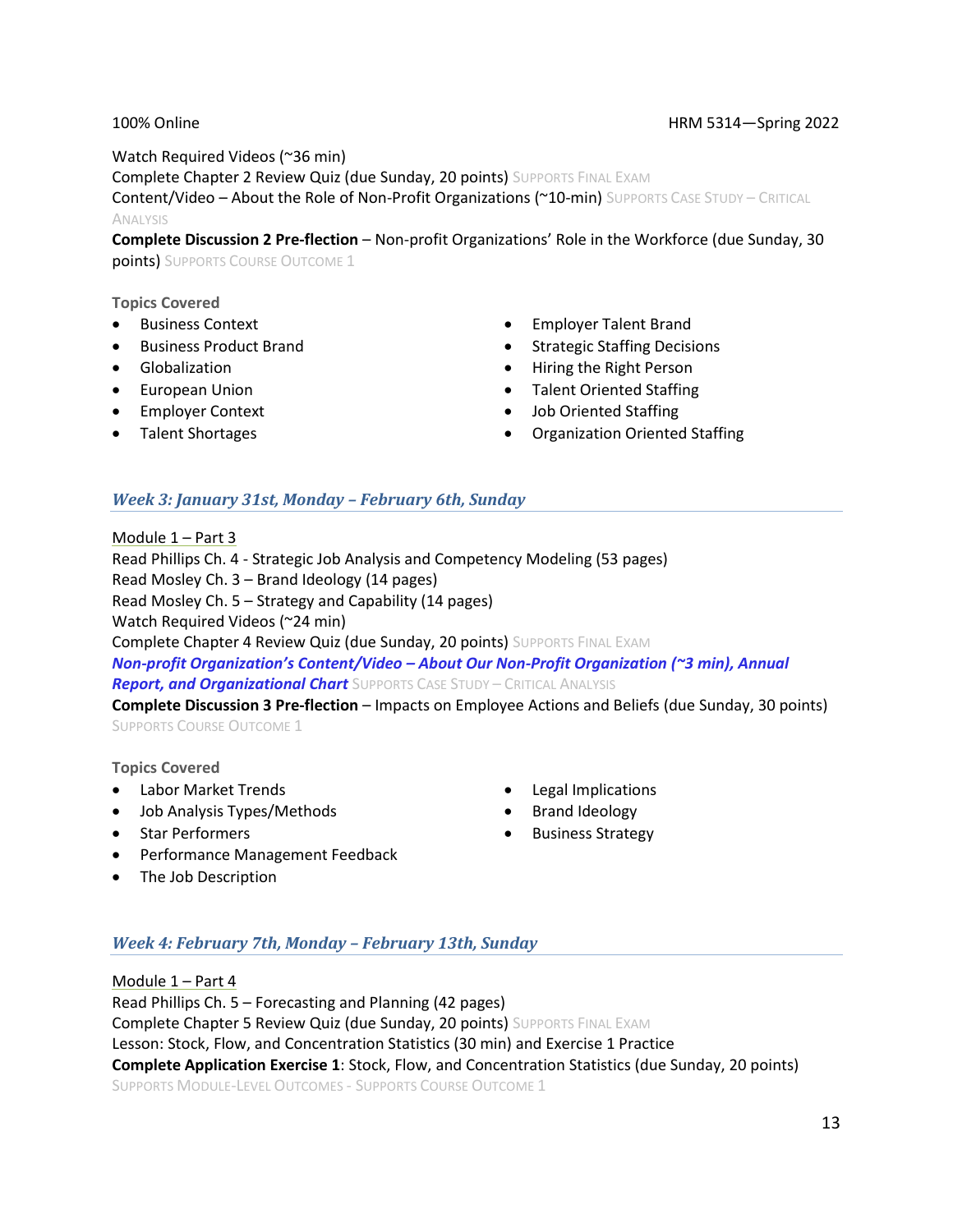#### Lesson: Forecasting Labor Needs (30 min) and Exercise 2 Practice

**Complete Application Exercise 2:** Forecasting Labor Needs (due Sunday, 20 points) SUPPORTS COURSE OUTCOME 1

**Topics Covered**

- Predict Business Activity
- Forecast Worker Demand
- Labor Supply and Demand
- Staffing Workforce Planning
- Buy vs. Make Decisions
- Disparate Impact
- Equal Employment Opportunity
- Affirmative Actions

#### *Week 5: February 14th, Monday – February 20th, Sunday*

**Modules 2 and 3 Opens**

Module 1 – Part 5 Read Phillips Ch. 3 – The Legal Context (39 pages) Read Mosley Ch. 6 – The Perfect Employee (10 pages) Watch Required Videos (~55 min) Complete Chapter 3 Review Quiz (due Sunday, 20 points) SUPPORTS FINAL EXAM *Non-profit Organization's Content/Video – Interview with HR Professional (60 minutes), Review Additional Information Provided from the Interview* SUPPORTS CASE STUDY – CRITICAL ANALYSIS **Complete Discussion 4 In-flection** – EBM and EEO, Organizational Fit (due Sunday, 30 points)

**Topics Covered**

- Ethical Practice
- Confidentiality
- Legally Defensible Staffing
- Immigration Law & Issues
- Equal Employment Opportunity
- Discrimination
- Affirmative Action Plans
- Diversity Programs
- Protected Classes
- Disparate Impact
- Disparate Treatment
- Target Labor Demographics Aging and Employment
- Identifying Success Factors
- Star Performers
- Employee Privacy

### MODULE 2

#### **TARGET LABOR DEMOGRAPHICS FOUNDATIONS**

At the end of module 2, students will understand how to legally identify employer brand position and target labor demographics through the use of quantitative and qualitative data analysis of preferred performance domains. To do this, students will:

- 1. Describe an employee value proposition
- 2. Describe and delineate the relationship between target labor demographics and the perfect employee in the context of sourcing and recruiting
- 3. Describe and develop domains of performance as preferences for organizational fit or job fit in the context of current employees
- 4. Identify and apply metrics and measurement for assessing internal and external job candidates
- 5. Explain the purpose of quantitative versus qualitative data analysis methods
- 6. Understand the difference between primary and secondary data

#### 100% Online HRM 5314—Spring 2022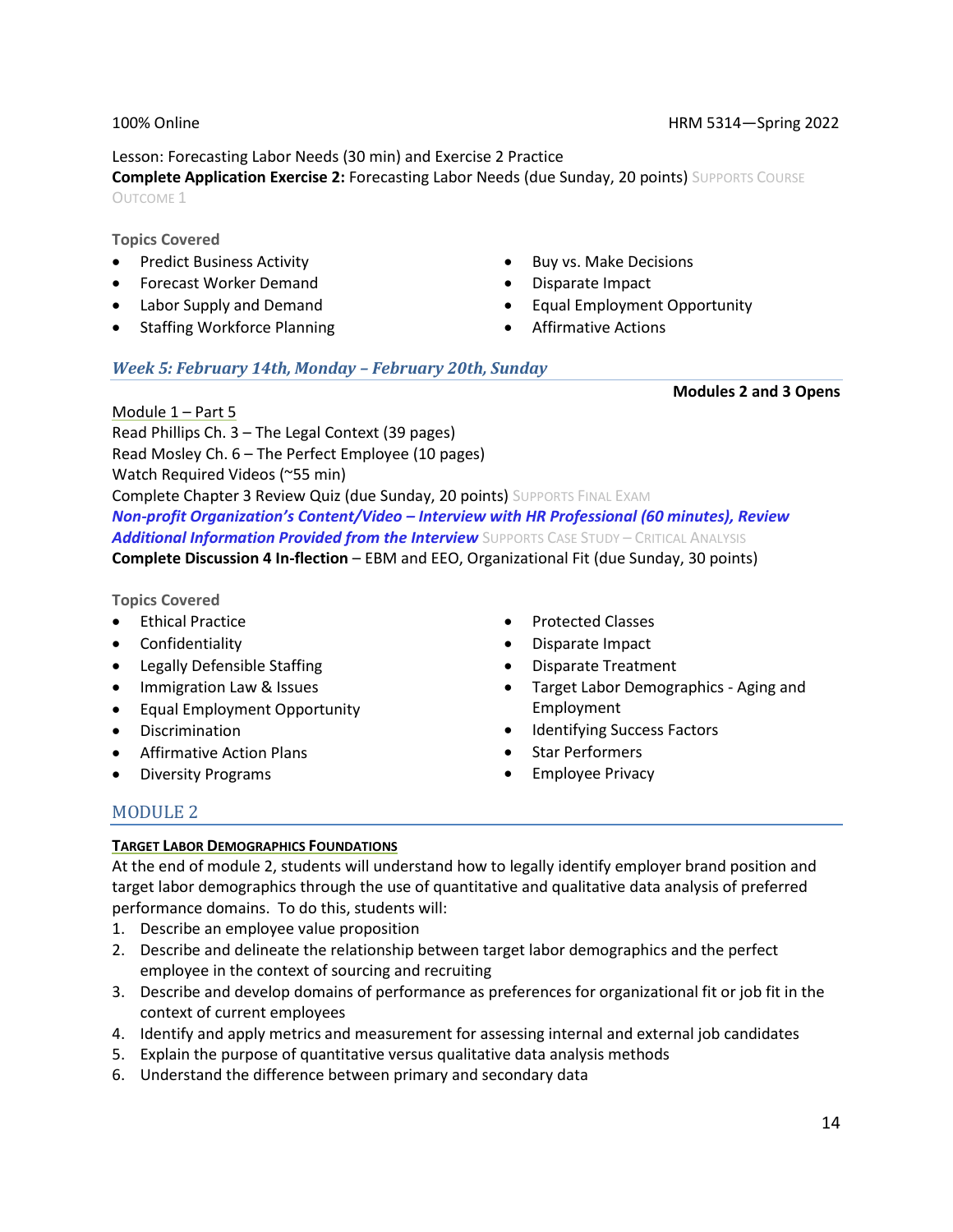7. Acquire and evaluate secondary data related to employer brand, branding, and preferred domains of performance

### *Week 6: February 21st, Monday – February 27th, Sunday*

Module 2 – Part 1 Read Phillips Ch. 6 Sourcing: Identifying Recruits Read Mosley Ch. 11 – EVP Development (20 pages) Watch Required Videos (~53 min) Complete Chapter 6 Review Quiz (due Sunday, 20 points) SUPPORTS FINAL EXAM Lesson: Qualitative Data Collection (~42 min) **Complete Application Exercise 3**: Acquire and Review Secondary Data (1 initial post and 2 follow-up posts) (due Sunday, 30 points) SUPPORTS COURSE OUTCOME 2

#### **Topics Covered**

- The Employee Value Proposition
- Dissecting the EVP
- Sourcing Strategies
- Sourcing Process
- Global and Cultural Effectiveness
- Effective Communication
- Five Qualitative Traditions
- Research Ethics
- Primary Data
- Secondary Data
- Data Collection Methods

### *Week 7: February 28th, Monday – March 6th, Sunday*

Module 2 – Part 2 Read Phillips Ch. 7 External Recruiting (42 pages) Read Mosley Ch. 7 – Diversity and Segmentation (8 pages) Watch Required Videos (~16 min) Complete Chapter 7 Review Quiz (due Sunday, 20 points) SUPPORTS FINAL EXAM Read About Qualitative Methodologies

• Thomas, D. R. (2006). A general inductive approach for analyzing qualitative evaluation data. *American journal of evaluation*, *27*(2), 237-246. *Located in e-reserves.*

#### Lesson: Qualitative Data Analysis (27 min)

**Complete Application Exercise 4**: Coding Narratives (1 initial post and 2 follow-up posts) (due Sunday, **45 points)** SUPPORTS COURSE OUTCOME 2

#### **Topics Covered**

- Talent Supply Chain
- Internal Labor Markets
- External Labor Markets
- Global Labor Markets
- NAFTA
- Talent Segmentation
- Employer Branding/Messages
- Realistic Job Previews
- Spillover Effects
- Recruiting Process
- EEOC's Best Practices
- Recruiting Guides
- Recruiter Effectiveness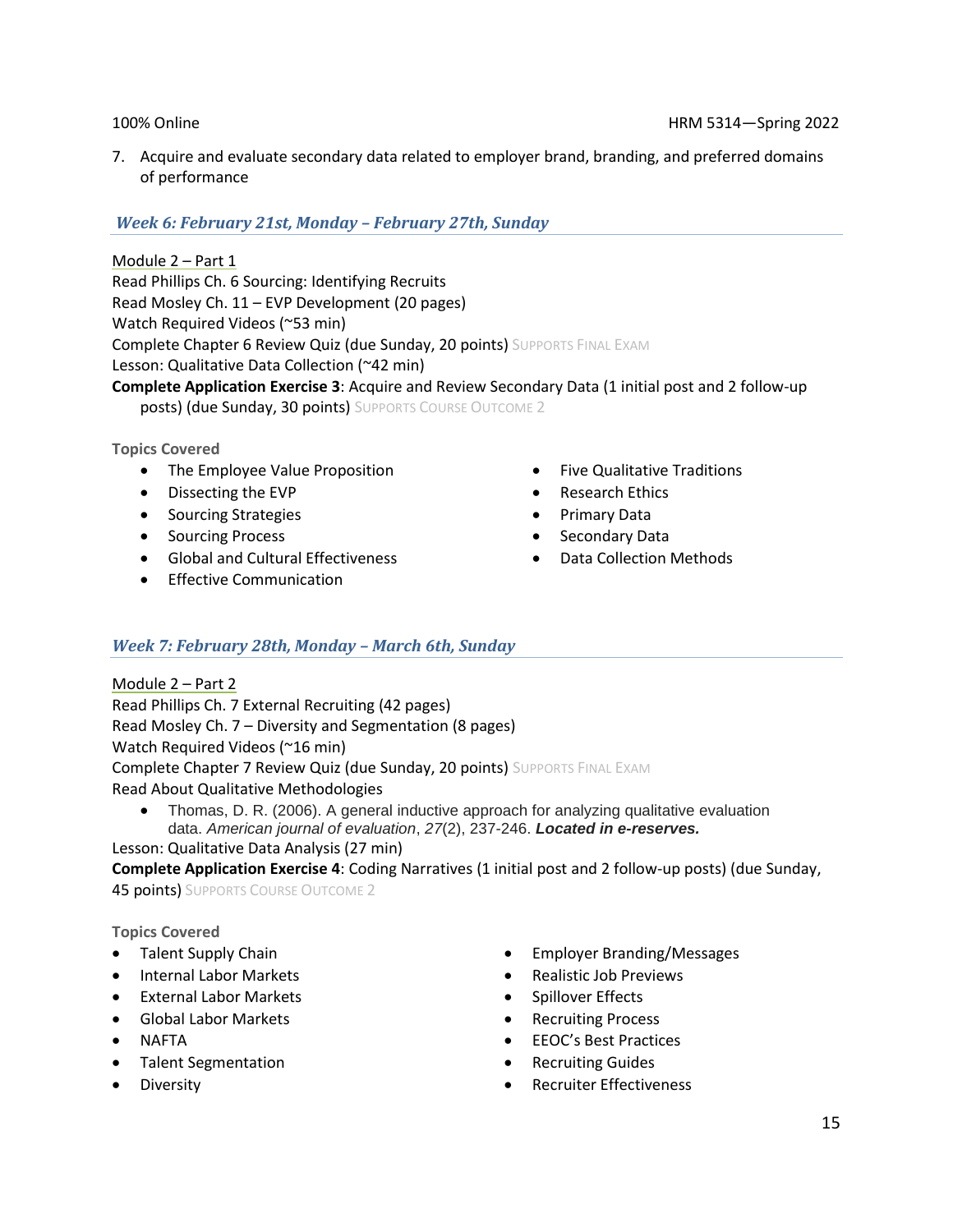- Qualitative Analysis
- **Transferability**
- Generalizability

#### *Week 8: March 7th, Monday – March 13th, Sunday*

#### Module 2 – Part 3

Read Phillips Ch. 9 Assessing External Candidates (44 pages) Read Mosley Ch. 8 – Reputation and Attraction (16 pages) Watch Required Videos (~30 min) Complete Chapter 9 Review Quiz (due Sunday, 20 points) SUPPORTS FINAL EXAM *Non-profit Organization's Content/Video – Social Media and Recruiting Materials* **Begin working on** application exercise 5: Evaluating Themes, Purpose, and Fit (only one post required) (due Sunday week 9, 100 points)

#### **Topics Covered**

- External Reputation
- Applicant Attraction
- Global Security and Terrorism
- Assessment Plan
- Assessment Methods
- Hiring the Right Person
- Job and Organizational Match
- Reference Checks
- Drug Screening
- Criminal Backgrounds
- Social Media/Cybervetting
- **Distortions**
- Disparate Impact

### *March 14th, Monday – March 18th, Friday*

# **Spring Break!**

### *Week 9: March 21st, Monday – March 27th, Sunday*

Module 2 – Part 4 Read Mosley Ch. 20 – Employer Brand Metrics (20 pages) Watch Required Videos (~52 min) **Complete Application Exercise 5**: Evaluating the Digital Footprint (due Sunday, 100 points) SUPPORTS COURSE OUTCOME 2 & CASE STUDY – CRITICAL ANALYSIS

#### **Topics Covered**

- Talent Volume, Diversity, Quality
- Employer Brand Awareness
- Employer Brand Image
- Talent Pool Reach
- Total Rewards Package
- Economic Value Added
- Selecting Appropriate Metrics
- Predicting Performance
- Disparate Impact
- Correlation
- Reliability
- Validity

#### 100% Online HRM 5314—Spring 2022

- Limitations/Delimitations
- Samples/Pilot Studies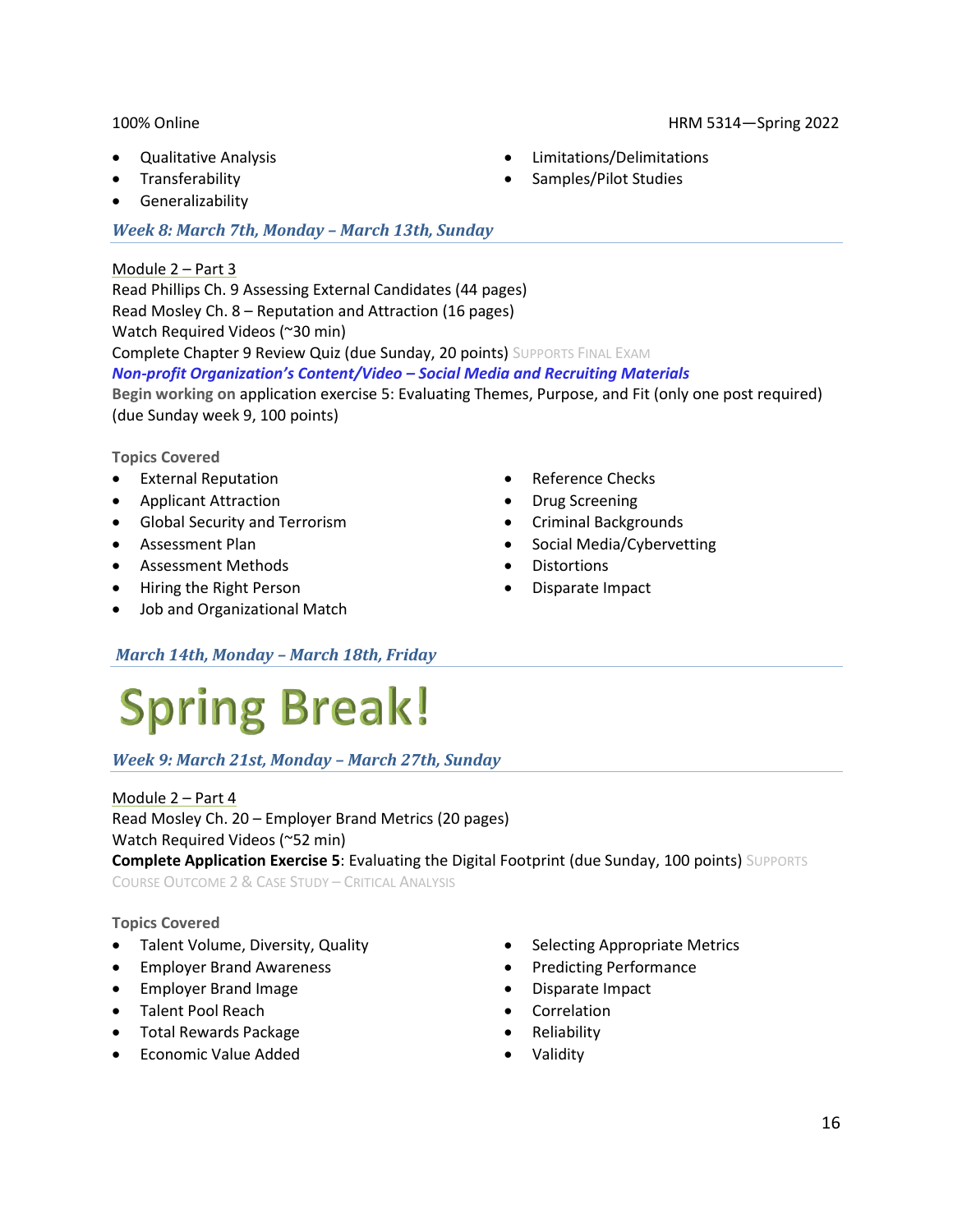*Week 10: March 28th, Monday – April 3rd, Sunday*

Module 2 – Part 5 Read Phillips Ch. 10 Assessing Internal Candidates (25 pages) Watch Required Videos (~55 min) Complete Chapter 10 Review Quiz (due Sunday, 20 points) SUPPORTS FINAL EXAM *Non-profit Organization's Content/Video – Onboarding* SUPPORTS CASE STUDY – CRITICAL ANALYSIS **Complete Discussion 5 In-flection** –Digital Footprint and Onboarding (due Sunday, 30 points) SUPPORTS COURSE OUTCOME 2

Complete Journal Entry 1 (due Sunday, 10 points)

**Topics Covered**

- Internal Assessment
- Succession Management Senior/Executives
- Leadership and Navigation
- Career Development- Early & Mid-Career
- Replacement Planning

### MODULE 3

#### **EMPLOYER BRAND MANAGEMENT PROCESS**

At the end of module 3, students will understand the process of employer brand management as a function of talent attraction and retention and the impact of applicant and employees' experiences in the employer brand. To do this, students will:

- 1. Differentiate the staffing process constructs and demonstrate an understanding of the strategic staffing decision-making process
- 2. Discuss the impact of employer brand management on applicant attraction and employee retention
- 3. Discuss the impact of employer brand management on labor surpluses and shortages
- 4. Provide a critical evaluation of an employer's brand with employee and applicants' brand experiences

#### *Week 11: April 4th, Monday – April 10th, Sunday*

Module 3 – Part 1 Read Phillips Ch. 11 Choosing and Hiring Candidates (32 pages) Watch Required Videos (~45 min) Complete Chapter 11 Review Quiz (due Sunday, 20 points) SUPPORTS FINAL EXAM *Non-profit Organization's Content/Video – Review feedback from Non-Profit* (if provided by non-profit) SUPPORTS CASE STUDY – CRITICAL ANALYSIS

**Topics Covered**

- Final Choice and Talent Acquisition
- Combining Candidate Scores
- Multiple Hurdle
- Multiple Cut-off
- Selection Ratios
- Utility
- Legally Compliant Job Offer
- Job Offer Strategies
- Employment at Will
- **Contracts**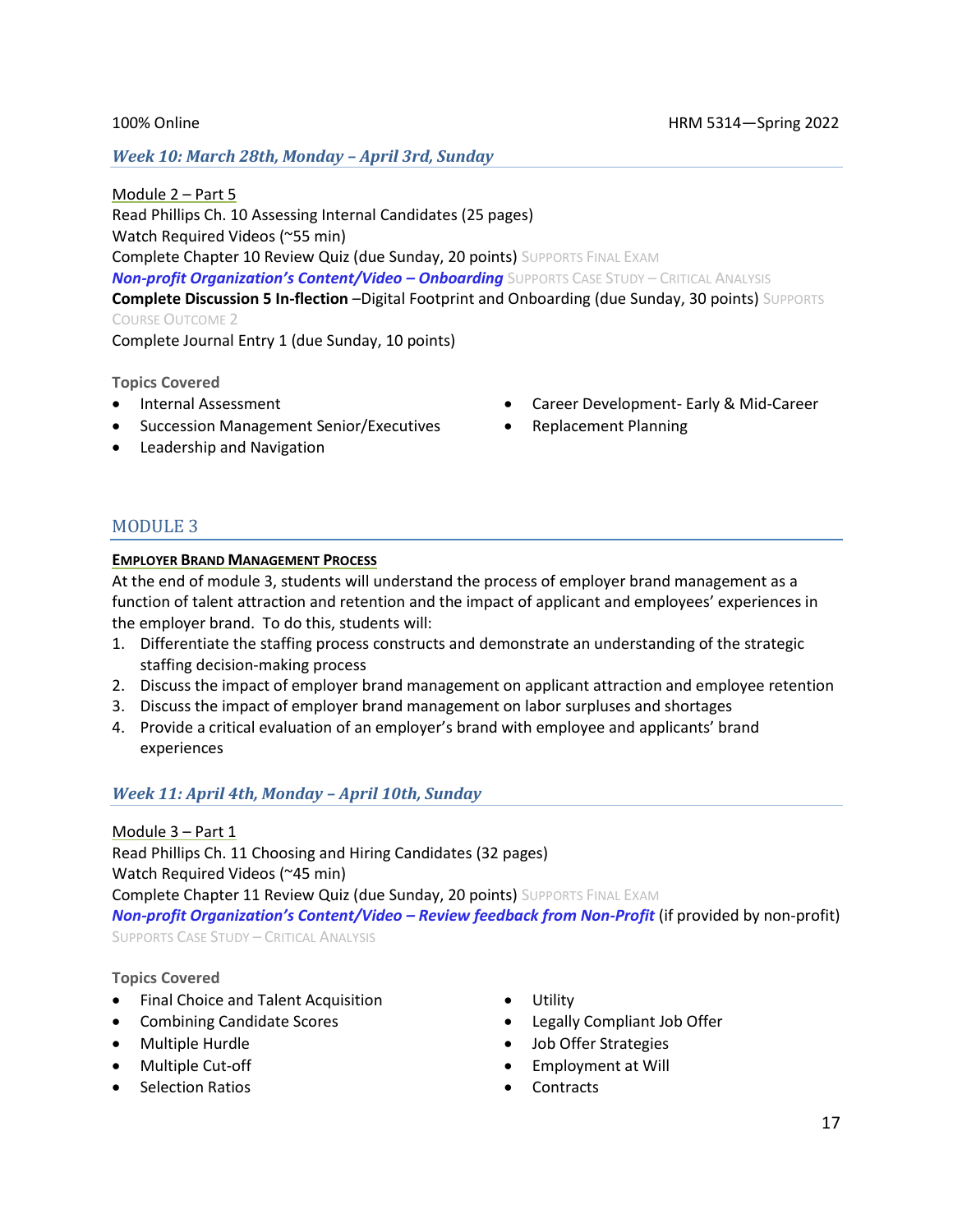#### 100% Online HRM 5314—Spring 2022

#### *Week 12: April 11th, Monday – April 17th, Sunday*

Module 3 – Part 2 Read Mosley Ch. 9 – Engagement and Retention (12 pages) Read Mosley Ch. 18 – Managing the Brand Experience (14 pages) Watch Required Videos (~42 min)

*Non-profit Organization's Content/Video – Review Engagement Survey, Enculturation and Organizational Policies* SUPPORTS CASE STUDY – CRITICAL ANALYSIS

**Complete Discussion 6 In-flection** – Values and Beliefs Reciprocal Impacts (due Sunday, 30 points) SUPPORTS COURSE OUTCOME 3

**Topics Covered**

- Employer Brand
- External Brand Experience
- Internal Brand Experience
- Engagement Drivers
- Retention Drivers

*April 13th Registration for summer and fall semester opens*

#### *Week 13: April 18th, Monday – April 24th, Sunday*

#### Module 3 – Part 3

**Complete Assignment Case Study – Critical Analysis** (due Sunday, 200 total points) SUPPORTS COURSE OUTCOME 3

#### **Topics Covered**

- Attraction
- Engagement
- Retention
- Employer Brand Promise
- The Right Employee
- Culture
- Core Values
- Employee Value Proposition
- Purpose
- Organizational Identity
- Distinctive Experience
- Signature Experience
- Qualitative Analysis
- Critical Analysis
- Developing Priorities
- Collegiate Writing
- APA

*Week 14: April 25th, Monday – May 1st, Sunday*

Module 3 – Part 4 Read Phillips Ch. 12 Managing Workflow (24 pages) Watch Required Videos (~34 min) Complete Chapter 12 Review Quiz (due Sunday, 20 points) SUPPORTS FINAL EXAM Complete Journal Entry 2 (due Sunday, 10 points)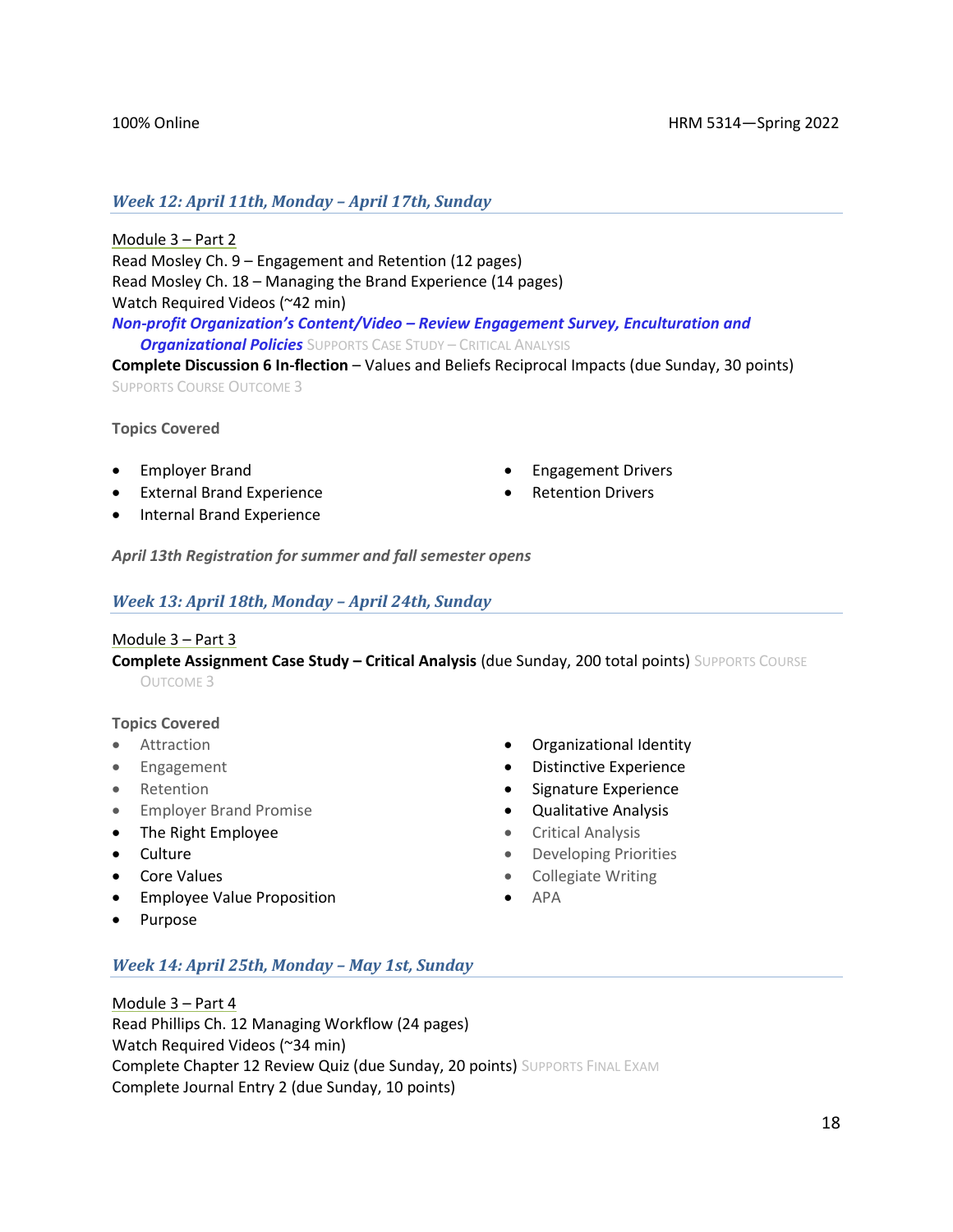#### 100% Online HRM 5314—Spring 2022

#### **Topics Covered**

- Relationship Management
- **Socialization**
- Retention Strategies
- Types of Turnover

#### *Week 15: May 2nd, Monday – May 8th, Sunday*

- Labor Gaps
- Employees, Contractors, & Temp Workers
- **Expatriates**
- Inshoring, Offshoring, Outsourcing

Module 3 – Part 5 Read Phillips Ch. 13 Staffing System Evaluation and Technology (41 pages) Watch Required Videos (~45 min) Complete Chapter 13 Review Quiz (due Sunday, 20 points) SUPPORTS FINAL EXAM **Complete Discussion 7 Reflection** – Lessons Learned and Applied (1 initial post and 2 follow-up posts) (due Sunday, 30 points) SUPPORTS COURSE OUTCOME 3

#### **Topics Covered**

- Staffing Metrics
- Staffing Technology HRIS
- Applicant Tracking HRIS
- Talent Inventories

#### *Week 16: May 9th, Monday – May 13th, Friday*

Class Wrap-up Read feedback from Non-profit (if provided by non-profit) **Complete Final Exam (due Friday, 100 points) SUPPORTS COURSE OUTCOMES 1-4** Participate in Class Wrap-up (due Friday, 5 points) **Assignment Case Study – Critical Analysis grades returned** 

**Topics Covered**

• Course Outcomes 1-4

#### **Important University Dates:**

A list of important university dates can be found at [https://www.tamuct.edu/registrar/academic](https://www.tamuct.edu/registrar/academic-calendar.html)[calendar.html](https://www.tamuct.edu/registrar/academic-calendar.html)

*January 18th Class Begins January 18th–20th Add/Drop/Late Registration February 2nd Last day to drop with no record March 14–18th Spring Break March 21st Class schedule for summer semester published March 25th Deadline to submit a graduation application for participation April 8th Last day to drop a course with a "Q" or withdraw with a "W" April 4th Registration for the summer semester opens May 13th Deadline to submit a graduation application for conferral*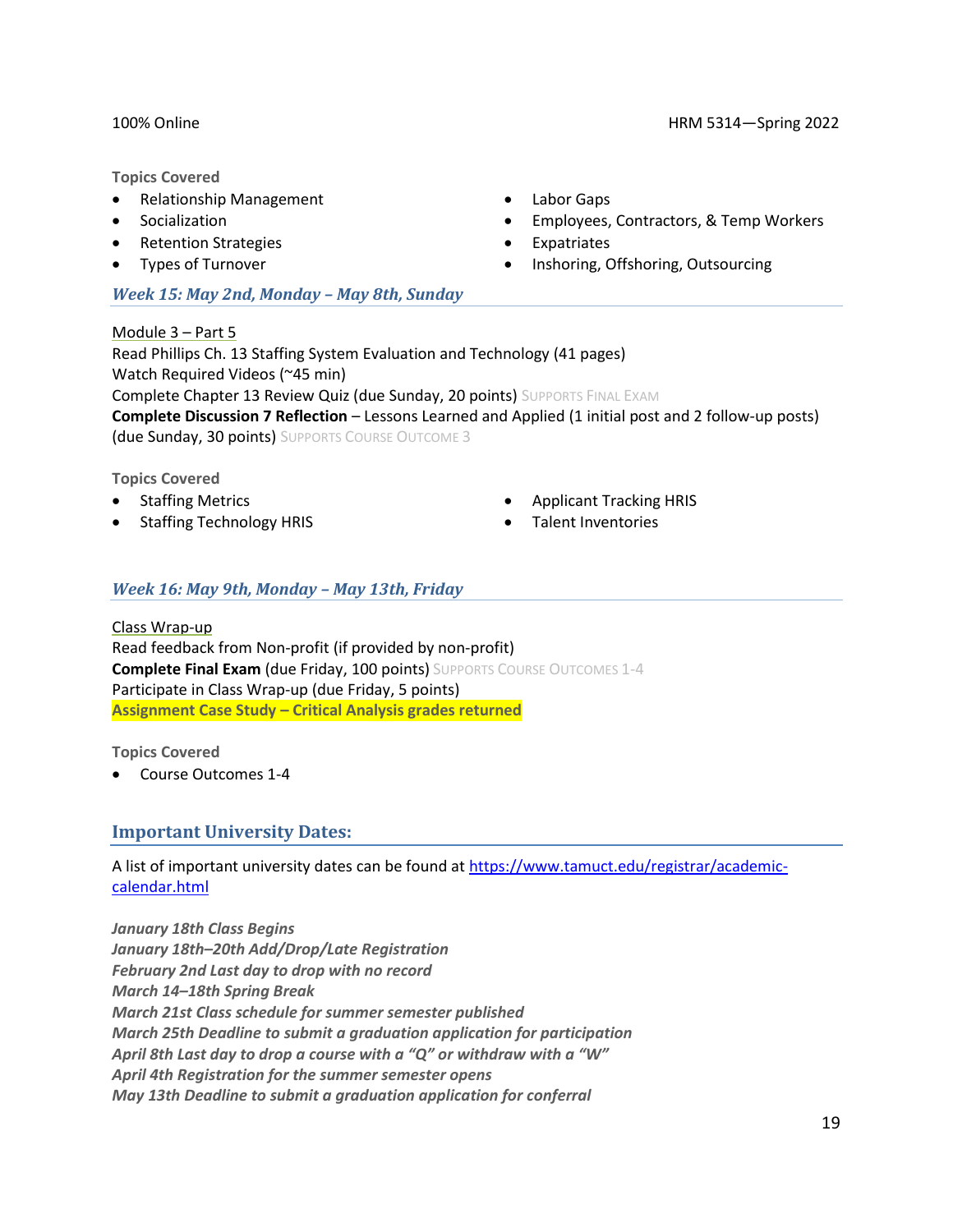*May 13th Class ends May 14th Spring Commencement Ceremony Bell County Expo Center 7:00 p.m.*

# **TECHNOLOGY REQUIREMENTS AND SUPPORT**

### **Technology Requirements**

For this course, you will need reliable and frequent access to a computer and the Internet. If you do not have frequent and reliable access to a computer with an Internet connection, please consider completing Web-supported activities in the A&M-CT computer lab (Founder's Hall, 113) or contact [Dr.](mailto:becca.mcpherson@tamuct.edu)  [Rebecca](mailto:becca.mcpherson@tamuct.edu) to discuss your situation.

To complete assignments, you will need MS Word and PowerPoint software. You will also need a headset or speakers, a microphone, and a webcam or other video recording device to be able to listen to online resources and record voice narration and video presentation for the project. If you do not have MS PowerPoint, you can get [Microsoft Office Suite free through your myCT.](https://www.tamuct.edu/departments/technology-enhanced-learning/online-learning.php)

This course will use the A&M-Central Texas Instructure Canvas learning management system. This course will use the A&M-Central Texas Instructure Canvas learning management system. We strongly recommend the latest versions of Chrome or Firefox browsers. Canvas no longer supports any version of Internet Explorer.

- Logon to https://tamuct.instructure.com to access the course,
	- or access Canvas through the TAMUCT Online link in myCT [https://tamuct.onecampus.com/]. You will log in through our Microsoft portal.
- Username: Your MyCT username
- (xx123 or everything before the " $@$ " in your MyCT email address)
- Initial password: Your MyCT password

### *Canvas Support*

Use the Canvas Help link, located at the bottom of the left-hand menu, for issues with Canvas. You can select "Chat with Canvas Support," submit a support request through "Report a Problem," or call the Canvas support line: 1-844-757-0953.

For issues related to course content and requirements, contact your Instructor.

#### *Online Proctored Testing*

A&M-Central Texas uses Proctorio for online identity verification and proctored testing. This service is provided at no direct cost to students. If the course requires identity verification or proctored testing, the technology requirements are: Any computer meeting the minimum computing requirements, plus web camera, speaker, and microphone (or headset). Proctorio also requires the Chrome web browser with their custom plugin.

#### *Other Technology Support*

For log-in problems, students should contact Help Desk Central.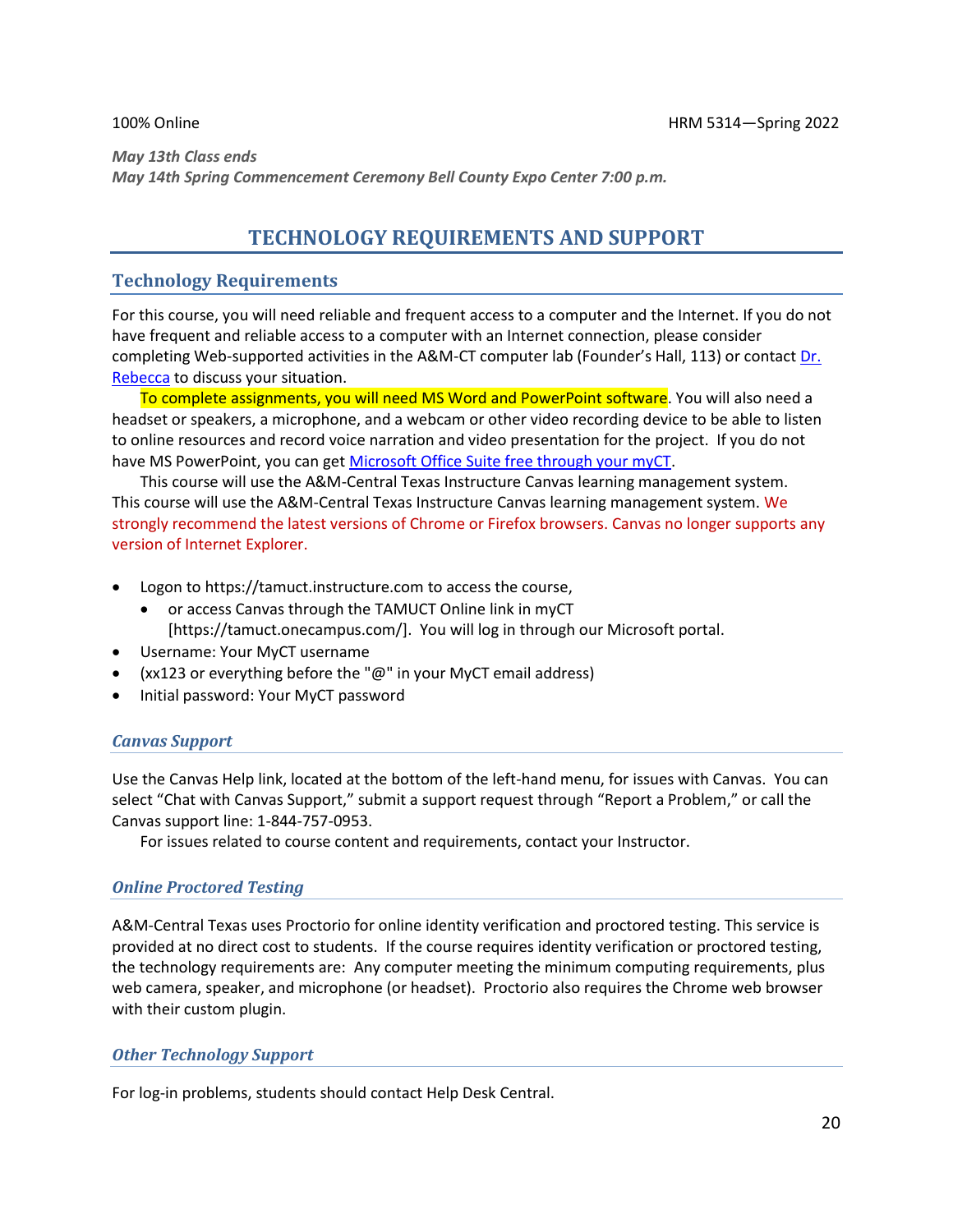24 hours a day, 7 days a week:

- Email: [helpdesk@tamu.edu](mailto:helpdesk@tamu.edu)
- Phone: (254) 519-5466
- [Web Chat:](http://hdc.tamu.edu/) [http://hdc.tamu.edu]

*Please let the support technician know you are an A&M-Central Texas student.*

For issues related to course content and requirements, contact [Dr. Rebecca.](mailto:becca.mcpherson@tamuct.edu) Remember, technology issues are not an excuse for missing a course requirement – make sure your computer is configured correctly, address issues well in advance of deadlines, and have a backup plan.

# **COURSE AND UNIVERSITY PROCEDURES AND POLICIES**

#### **Drop Policy**

If you discover that you need to drop this class, you must complete the [Drop Request](https://dynamicforms.ngwebsolutions.com/casAuthentication.ashx?InstID=eaed95b9-f2be-45f3-a37d-46928168bc10&targetUrl=https%3A%2F%2Fdynamicforms.ngwebsolutions.com%2FSubmit%2FForm%2FStart%2F53b8369e-0502-4f36-be43-f02a4202f612) Dynamic Form through Warrior Web.

[https://dynamicforms.ngwebsolutions.com/casAuthentication.ashx?InstID=eaed95b9 f2be-45f3-a37d-

46928168bc10&targetUrl=https%3A%2F%2Fdynamicforms.ngwebsolutions.com%2FSubmit%2F Form%2FStart%2F53b8369e-0502-4f36-be43-f02a4202f612].

Faculty cannot drop students; this is always the responsibility of the student. The Registrar's Office will provide a deadline on the Academic Calendar for which the form must be completed. Once you submit the completed form to the Registrar's Office, you must go into Warrior Web and confirm that you are no longer enrolled. If you still show as enrolled, FOLLOW-UP with the Registrar's Office immediately. You are to attend class until the procedure is complete to avoid a penalty for absence. Should you miss the drop deadline or fail to follow the procedure, you will receive an F in the course, which may affect your financial aid and/or VA educational benefits.

### **Academic Integrity**

Texas A&M University-Central Texas values the integrity of the academic enterprise and strives for the highest standards of academic conduct. A&M-Central Texas expects its students, faculty, and staff to support the adherence to high standards of personal and scholarly conduct to preserve the honor and integrity of the creative community. Academic integrity is defined as a commitment to honesty, trust, fairness, respect, and responsibility. Any deviation by students from this expectation may result in a failing grade for the assignment and potentially a failing grade for the course. Academic misconduct is any act that improperly affects a true and honest evaluation of a student's academic performance and includes, but is not limited to, working with others in an unauthorized manner, cheating on an examination or other academic work, plagiarism, and improper citation of sources, using another student's work, collusion, and the abuse of resource materials. All academic misconduct concerns will be referred to the university's Office of Student Conduct. Ignorance of the university's standards and expectations is never an excuse to act with a lack of integrity. When in doubt on collaboration, citation, or any issue, please contact your Instructor before taking a course of action.

For mor[e information regarding the Student Conduct process,](https://www.tamuct.edu/student-affairs/student-conduct.html) [https://www.tamuct.edu/studentaffairs/student-conduct.html].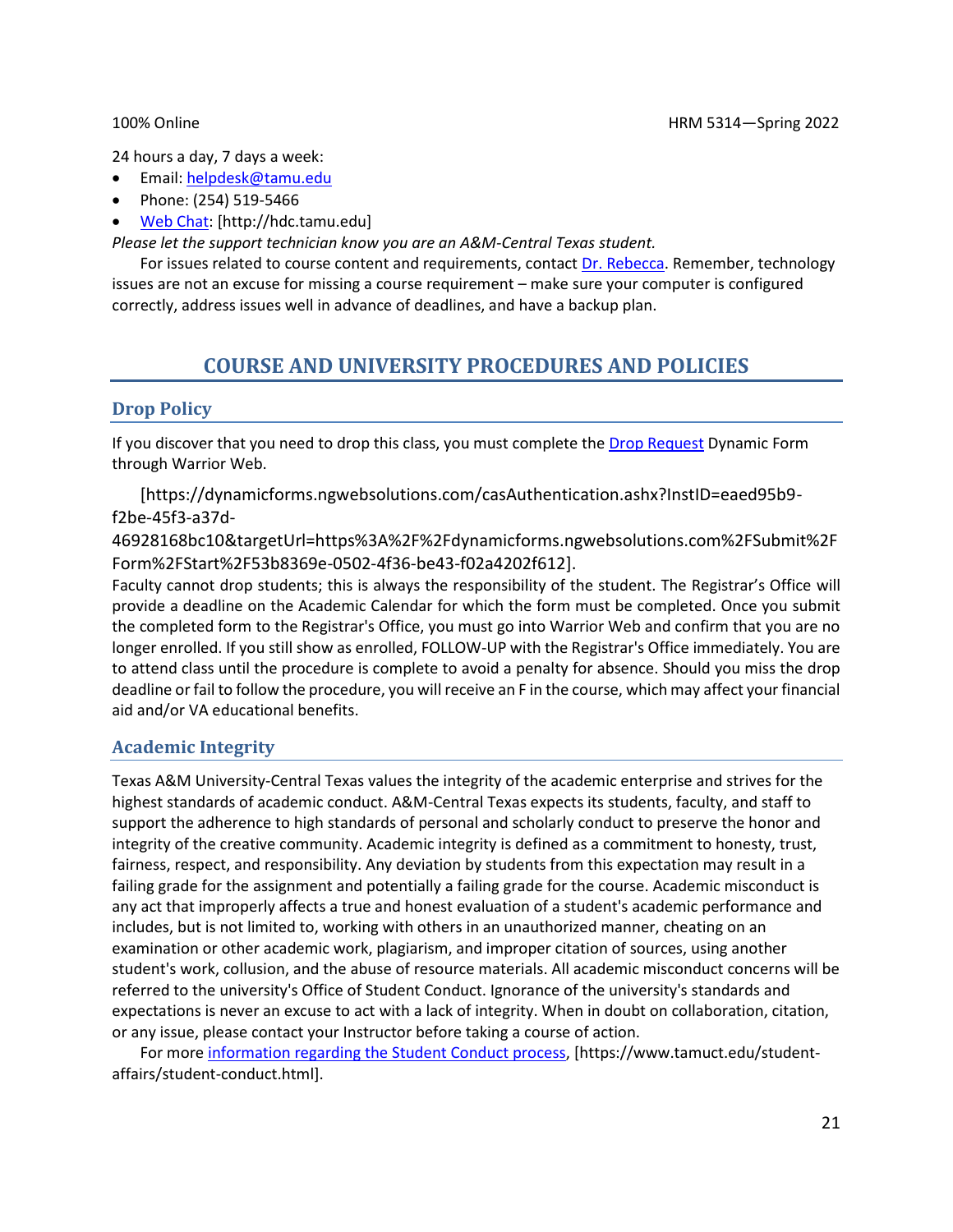If you know of potential honor violations by other students, you may [submit a report](https://cm.maxient.com/reportingform.php?TAMUCentralTexas&layout_id=0) [https://cm.maxient.com/reportingform.php?TAMUCentralTexas&layout\_id=0].

#### **Academic Accommodations**

At Texas A&M University-Central Texas, we value an inclusive learning environment where every student has an equal chance to succeed and has the right to a barrier-free education. The Office of Access and Inclusion is responsible for ensuring that students with a disability receive equal access to the university's programs, services, and activities. If you believe you have a disability requiring reasonable accommodations, please contact the Office of Access and Inclusion, WH-212; or call (254) 501-5836. Any information you provide is private and confidential and will be treated as such.

For more information, please visit our **Access & Inclusion Canvas page (log-in required)** [https://tamuct.instructure.com/courses/717]

#### **Important information for Pregnant and/or Parenting Students**

Texas A&M University-Central Texas supports students who are pregnant and/or parenting. In accordance with requirements of Title IX and related guidance from the US Department of Education's Office of Civil Rights, the Dean of Student Affairs' Office can assist students who are pregnant and/or parenting in seeking accommodations related to pregnancy and/or parenting. Students should seek out assistance as early in the pregnancy as possible. For more information, please visi[t Student Affairs](https://www.tamuct.edu/student-affairs/index.html) [https://www.tamuct.edu/student-affairs/index.html]. Students may also contact the institution's Title IX Coordinator. If you would like to read more about these [requirements and guidelines](http://www2.ed.gov/about/offices/list/ocr/docs/pregnancy.pdf) online, please visit the website [http://www2.ed.gov/about/offices/list/ocr/docs/pregnancy.pdf].

Title IX of the Education Amendments Act of 1972 prohibits discrimination on the basis of sex and gender–including pregnancy, parenting, and all related conditions. A&M-Central Texas is able to provide flexible and individualized reasonable accommodation to pregnant and parenting students. All pregnant and parenting students should contact the Associate Dean in the Division of Student Affairs at (254) 501- 5909 to seek out assistance. Students may also contact the University's Title IX Coordinator.

#### **Tutoring**

Tutoring is available to all A&M-Central Texas students, both virtually and in-person. Student success coaching is available online upon request.

If you have a question, are interested in becoming a tutor, or in need of success coaching contact the Warrior Center for Student Success, Equity and Inclusion at (254) 501-5836, visit the Warrior Center at 212 Warrior Hall, or by emailing [WarriorCenter@tamuct.edu.](mailto:WarriorCenter@tamuct.edu)

To schedule tutoring sessions and view tutor availability, please visit Tutor [Matching](https://tutormatchingservice.com/TAMUCT) [Services](https://tutormatchingservice.com/TAMUCT) [https://tutormatchingservice.com/TAMUCT] or visit the Tutoring Center in 111 Warrior Hall.

Chat live with a remote tutor 24/7 for almost any subject from on your computer! Tutor.com is an online tutoring platform that enables A&M-Central Texas students to log in and receive online tutoring support at no additional cost. This tool provides tutoring in over 40 subject areas except writing support. Access Tutor.com through Canvas.

#### **University Writing Center**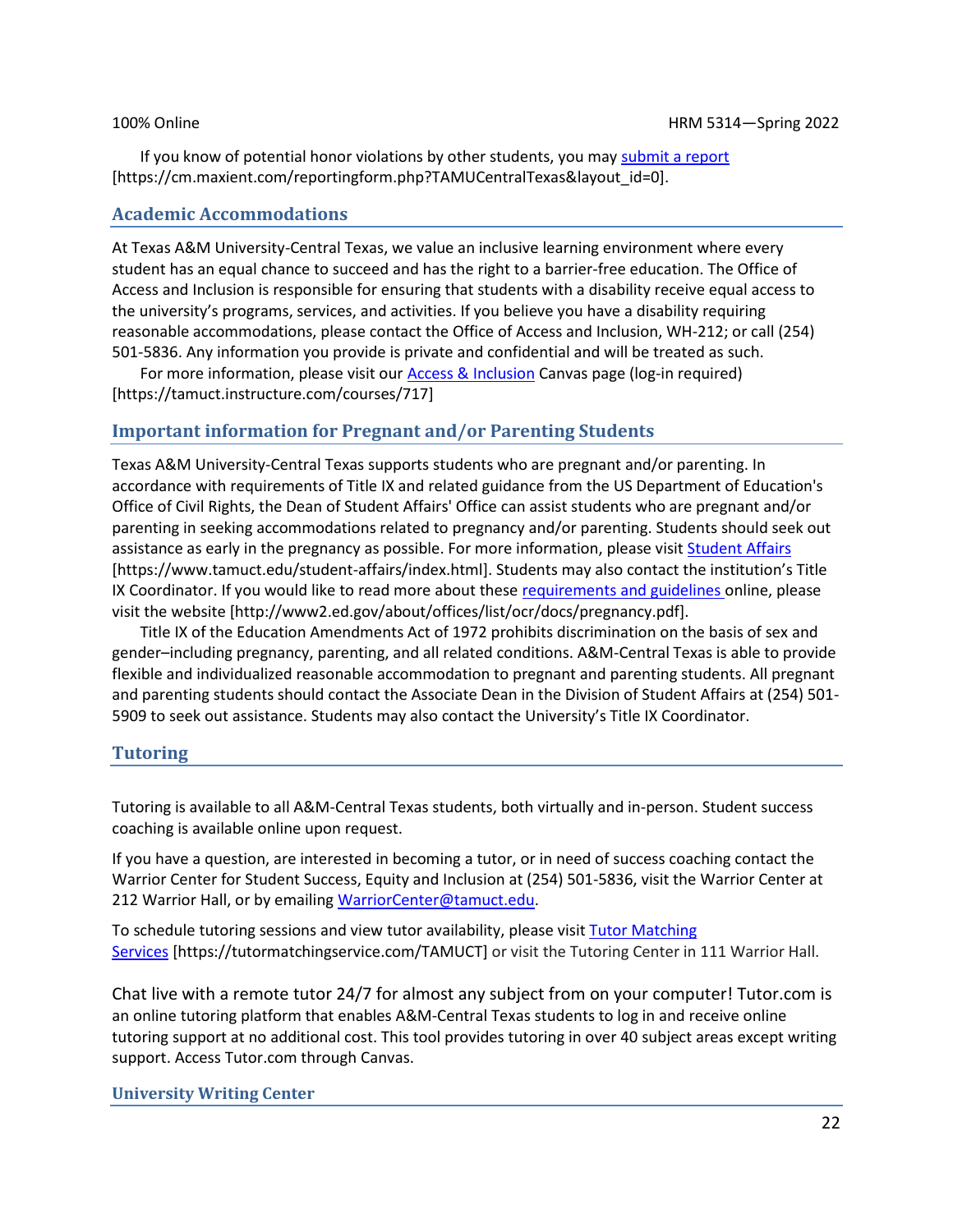University Writing Center: Located in Warrior Hall 416, the University Writing Center (UWC) at Texas A&M University–Central Texas (A&M–Central Texas) is a free service open to all A&M–Central Texas students. For the Spring 2022 semester, the hours of operation are from 10:00 a.m.-5:00 p.m. Monday thru Thursday in Warrior Hall 416 (with online tutoring available every hour as well) with satellite hours available online only Monday thru Thursday from 6:00-9:00 p.m. and Saturday 12:00-3:00 p.m.

Tutors are prepared to help writers of all levels and abilities at any stage of the writing process. While tutors will not write, edit, or grade papers, they will assist students in developing more effective composing practices. By providing a practice audience for students' ideas and writing, our tutors highlight the ways in which they read and interpret students' texts, offering guidance and support throughout the various stages of the writing process. In addition, students may work independently in the UWC by checking out a laptop that runs the Microsoft Office suite and connects to WIFI, or by consulting our resources on writing, including all of the relevant style guides. Whether you need help brainstorming ideas, organizing an essay, proofreading, understanding proper citation practices, or just want a quiet place to work, the UWC is here to help!

Students may arrange a one-to-one session with a trained and experienced writing tutor by making an appointment via WCOnline [https://tamuct.mywconline.com/]. In addition, you can email Dr. Bruce Bowles Jr. at bruce.bowles@tamuct.edu if you have any questions about the UWC, need any assistance with scheduling, or would like to schedule a recurring appointment with your favorite tutor by making an appointment via WCOnline [https://tamuct.mywconline.com/]. In addition, you can email Dr. Bruce Bowles Jr. at bruce.bowles@tamuct.edu if you have any questions about the UWC, need any assistance with scheduling, or would like to schedule a recurring appointment with your favorite tutor.

#### **University Library**

<span id="page-22-0"></span>The University Library provides many services in support of research across campus and at a distance. We offer over 200 electronic databases containing approximately 400,000 eBooks and 82,000 journals, in addition to the 96,000 items in our print collection, which can be mailed to students who live more than 50 miles from campus. Research guides for each subject taught at A&M-Central Texas are available through our website to help students navigate these resources. On campus, the library offers technology including cameras, laptops, microphones, webcams, and digital sound recorders.

Research assistance from a librarian is also available 24 hours a day through our online chat service, and at the reference desk when the library is open. Research sessions can be scheduled for more comprehensive assistance, and may take place virtually through WebEx, Microsoft Teams or in-person at the library. Schedule an [appointment](https://nam04.safelinks.protection.outlook.com/?url=https%3A%2F%2Ftamuct.libcal.com%2Fappointments%2F%3Fg%3D6956&data=04%7C01%7Clisa.bunkowski%40tamuct.edu%7Cde2c07d9f5804f09518008d9ab7ba6ff%7C9eed4e3000f744849ff193ad8005acec%7C0%7C0%7C637729369835011558%7CUnknown%7CTWFpbGZsb3d8eyJWIjoiMC4wLjAwMDAiLCJQIjoiV2luMzIiLCJBTiI6Ik1haWwiLCJXVCI6Mn0%3D%7C3000&sdata=KhtjgRSAw9aq%2FoBsB6wyu8b7PSuGN5EGPypzr3Ty2No%3D&reserved=0)

[here](https://nam04.safelinks.protection.outlook.com/?url=https%3A%2F%2Ftamuct.libcal.com%2Fappointments%2F%3Fg%3D6956&data=04%7C01%7Clisa.bunkowski%40tamuct.edu%7Cde2c07d9f5804f09518008d9ab7ba6ff%7C9eed4e3000f744849ff193ad8005acec%7C0%7C0%7C637729369835011558%7CUnknown%7CTWFpbGZsb3d8eyJWIjoiMC4wLjAwMDAiLCJQIjoiV2luMzIiLCJBTiI6Ik1haWwiLCJXVCI6Mn0%3D%7C3000&sdata=KhtjgRSAw9aq%2FoBsB6wyu8b7PSuGN5EGPypzr3Ty2No%3D&reserved=0) [https://tamuct.libcal.com/appointments/?g=6956]. Assistance may cover many topics, including how to find articles in peer-reviewed journals, how to cite resources, and how to piece together research for written assignments.

Our 27,000-square-foot facility on the A&M-Central Texas main campus includes student lounges, private study rooms, group workspaces, computer labs, family areas suitable for all ages, and many other features. Services such as interlibrary loan, TexShare, binding, and laminating are available. The library frequently offers workshops, tours, readings, and other events. For more information, please visit our Library [website](https://nam04.safelinks.protection.outlook.com/?url=https%3A%2F%2Ftamuct.libguides.com%2Findex&data=04%7C01%7Clisa.bunkowski%40tamuct.edu%7C7d8489e8839a4915335f08d916f067f2%7C9eed4e3000f744849ff193ad8005acec%7C0%7C0%7C637566044056484222%7CUnknown%7CTWFpbGZsb3d8eyJWIjoiMC4wLjAwMDAiLCJQIjoiV2luMzIiLCJBTiI6Ik1haWwiLCJXVCI6Mn0%3D%7C1000&sdata=2R755V6rcIyedGrd4Os5rkgn1PvhHKU3kUV1vBKiHFo%3D&reserved=0)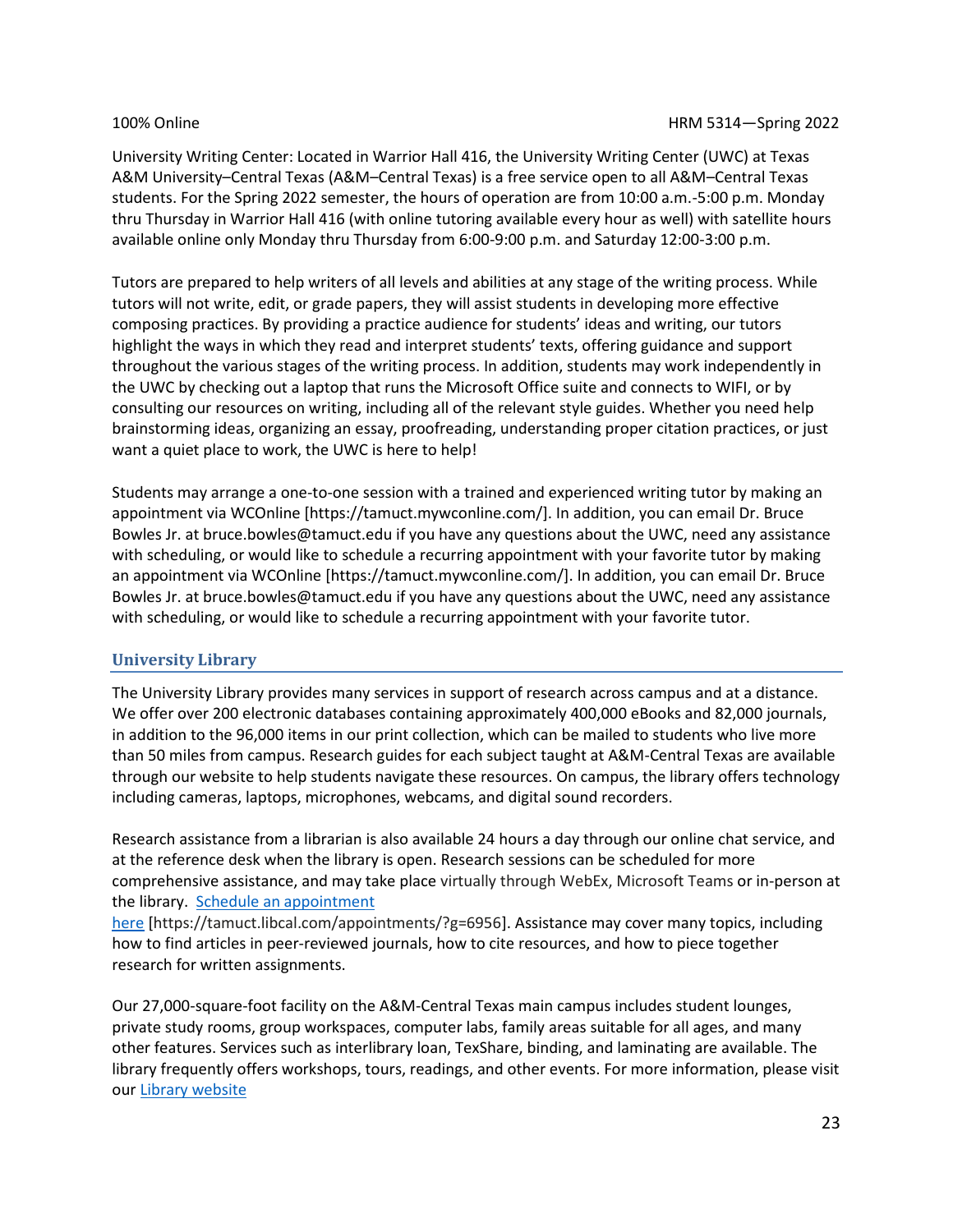[http://tamuct.libguides.com/index].

#### **Behavioral Intervention**

Texas A&M University-Central Texas cares about the safety, health, and well-being of its students, faculty, staff, and community. If you are aware of individuals for whom you have a concern, please make a referral to the Behavioral Intervention Team. Referring your concern shows you care. You can complete the [referral](https://cm.maxient.com/reportingform.php?TAMUCentralTexas&layout_id=2) online

[https://cm.maxient.com/reportingform.php?TAMUCentralTexas&layout\_id=2].

Anonymous referrals are accepted. Please see th[e Behavioral Intervention Team](https://www.tamuct.edu/student-affairs/bat.html) website for more information [https://www.tamuct.edu/student-affairs/bat.html]. If a person's behavior poses an imminent threat to you or another, contact 911 or A&M-Central Texas University Police at 254-501- 5800.

#### **Instructor Policies**

#### *Plagiarism*

Students whose assignment contains plagiarized information, i.e., failing to cite and reference the information source in properly applying APA formatting to citations and references, will receive a 0 for the assignment and possibly a referral to Student Affairs. However, I reserve the right to reduce the penalty if I believe plagiarism was unintentional or very minor in impact. Students whose assignment contains inadequate effort will receive a substantial deduction in points, i.e., a citation that does not include the author and date in the citation or a reference missing the majority of the required information.

#### *Being an Online Student*

Students' learning experiences will be largely impacted by interaction with the Instructor and other students as part of a learning community. Therefore, by registering for a Web-based course, you have made a commitment to participate in your course discussions as well as other online activities. Plan to participate regularly.

#### *Keep in mind that this course is a full sixteen-week course:*

- The Canvas class begins on Monday and concludes on Sunday. This course includes weekly quizzes, as well as discussions and exercises supporting exams and the major assignment.
- There are a lot of readings, which will form the basis of discussions, exercises, and the assignment. So, be sure to read the required readings. Make a plan! Remember there are audio option for the texts.
- Be sure to watch the videos. I am likely to make suggestions about what content can be skimmed and what content needs to be understood at a higher level.
- Look ahead at the big assignment. This assignment will require individual research into the nonprofit organization. Although enthusiasm is great, do not get too far ahead of the class and become lost. This content is dense and will likely require support through exercises and discussions to make the appropriate links.
- Quizzes are similar to the final exam. Please note they can be taken two times. So please read the content before attempting quizzes.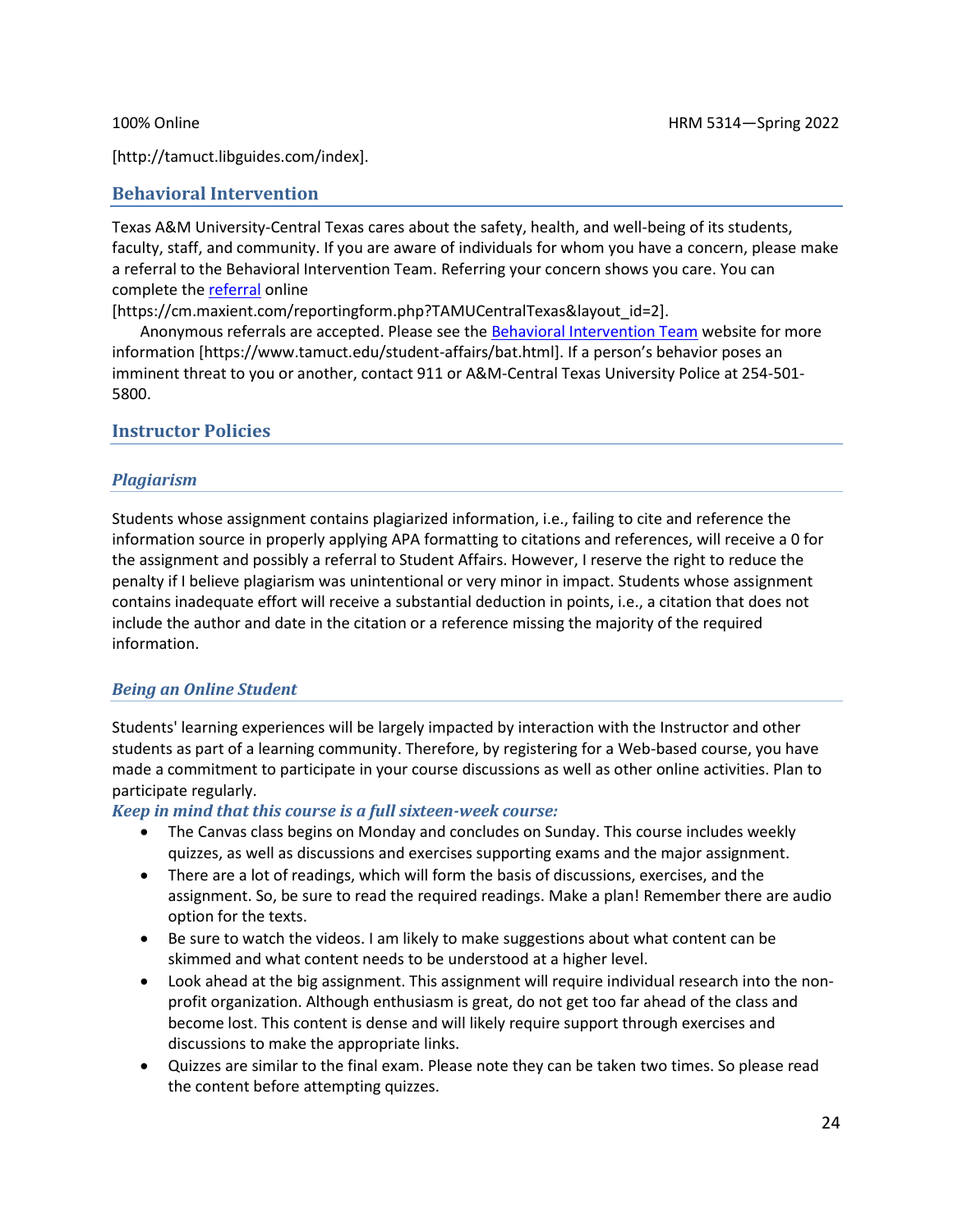- Although the quizzes are timed, the exercises are not. Be sure to take advantage of this opportunity to have notes out while figuring out correct answers to the exercises. Do participate in the practice exercises as they were suggested by students as a course improvement.
- The final exam is comprehensive. It will include content from the textbook (Philips, 2020) as well as the secondary text (Mosley, 2014) and written lessons. However, the final is an open book and open notes exam with no time limit.
- The major assignment is worth 20% of your grade and requires synthesizing the readings, artifacts from the non-profit, drawing from content applied in discussions and exercises to make appropriate informed recommendations to the non-profit organization. Please note, comments referring to "the non-profit" is the sole client for this course as agreed to between the non-profit and Dr. Rebecca. A confidentiality agreement is required to participate in this course.

#### *Dr. Rebecca's Personal Statement*

I view myself as a scholar-practitioner, committed to both teaching and research in the human resource management (HRM) and human resource development (HRD) disciplines. I enjoy teaching adult learners, and I approach teaching as a shared learning experience. As a scholar, I choose projects that will contribute to existing scholarship, but also projects that will enhance my students' learning experiences or broaden my knowledge within my chosen disciplines.

My approach to students draws from my own life experiences as an adult working student with family responsibilities and those of close family members struggling in the academic environment with severe dyslexia. I believe each student is different in their capacity to handle stress, which comes from the multiple and conflicting demands of being a non-traditional adult student. Because I acknowledge students' disparate life demands and unique backgrounds, I try to partner with students to ensure appropriate support and access to educational resources is provided when needed facilitating both selfefficacy and achievement. I have found that despite the heavy demands of adult non-traditional students' lives, the very nature of their demanding lives allows them to bring to the classroom a wealth of experience and knowledge that helps to shape the learning environment and enrich the learning experience of all involved.

My approach to teaching and learning is student-focused, experience-based, and bridges academia with human resource practices in the workplace. This teaching approach is framed by the competencybased learning model, utilizes mixed teaching methodologies, and creates an interactive, outcomesbased learning experience. As the teacher and facilitator, I believe my role is to provide a challenging, well-designed learning environment that draws on students' life experiences, engages students in the educational content, and enables mastery of learning outcomes.

My background reflects a value for teaching and learning over the duration of my life course. I believe to be an effective teacher I must continue to be a learner. This means that I am committed to continuously increasing my knowledge in the HRM and HRD disciplines, maintaining professional certifications and memberships, participating in continuing education, as well as contributing to the research, theory, and practice in the HRM and HRD disciplines.

### **Copyright Notice**

Students should assume that all course material is copyrighted by the respective author(s). Reproduction of course material is prohibited without consent by the author and/or course instructor.